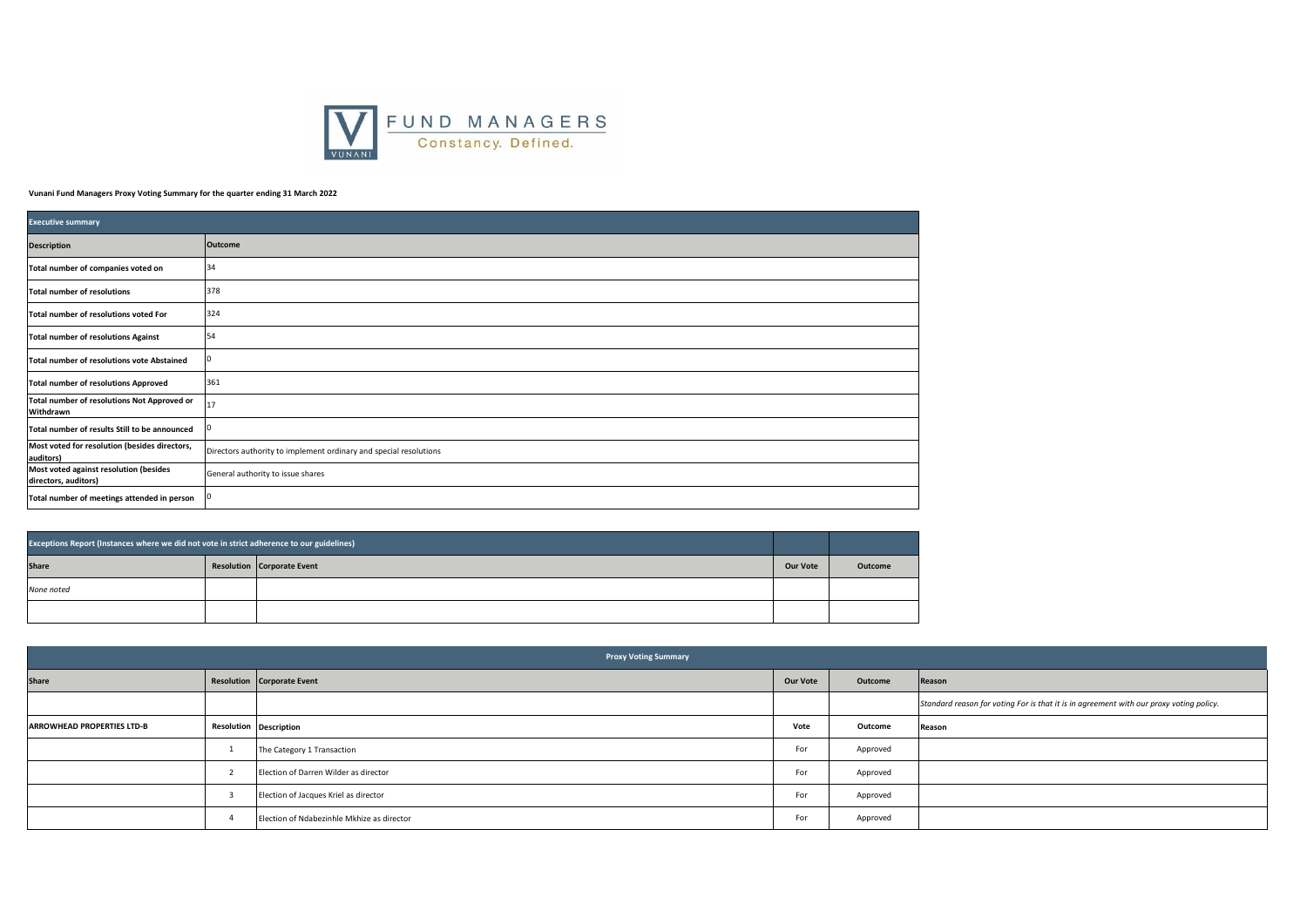|                             | 5                       | Election of Jacques du Toit as director                                                                                                            | Against | Approved | Independence and objectivity: more than 10 years as board member. |
|-----------------------------|-------------------------|----------------------------------------------------------------------------------------------------------------------------------------------------|---------|----------|-------------------------------------------------------------------|
|                             | 6                       | Election of Louis Andrag as director                                                                                                               | Against | Approved | ndependence and objectivity: more than 10 years as board member.  |
|                             | $\overline{7}$          | Election of Khegu Nkuna as director                                                                                                                | For     | Approved |                                                                   |
|                             | 8                       | Election of Jacob Wiese as director                                                                                                                | For     | Approved |                                                                   |
|                             | 1                       | The allotment and issue of the Scheme Consideration Shares pursuant to the Transaction in terms of Section 41(1) and 41(3) of the Companies<br>Act | For     | Approved |                                                                   |
|                             | $\overline{2}$          | Change of name                                                                                                                                     | For     | Approved |                                                                   |
|                             |                         |                                                                                                                                                    |         |          |                                                                   |
| <b>ASTRAL FOODS LIMITED</b> |                         | <b>Resolution Description</b>                                                                                                                      | Vote    | Outcome  | Reason                                                            |
|                             | $\mathbf{1}$            | Consideration and adoption of Annual Financial Statements                                                                                          | For     | Approved |                                                                   |
|                             | 10                      | Signature of documentation                                                                                                                         | For     | Approved |                                                                   |
|                             | 2.1                     | Election of directors - Mr FG van Heerden                                                                                                          | For     | Approved |                                                                   |
|                             | 2.2                     | Election of directors - Ms AD Cupido                                                                                                               | For     | Approved |                                                                   |
|                             | 3.1                     | Re-election of directors - Mr WF Potgieter                                                                                                         | For     | Approved |                                                                   |
|                             | 3.2                     | Re-election of directors - Mrs TM Shabangu                                                                                                         | For     | Approved |                                                                   |
|                             | 4.1                     | Re-appointment of members of the Audit and Risk Management Committee - Mr DJ Fouché                                                                | For     | Approved |                                                                   |
|                             | 4.2                     | Re-appointment of members of the Audit and Risk Management Committee - Mr S Mayet                                                                  | For     | Approved |                                                                   |
|                             | 4.3                     | Re-appointment of members of the Audit and Risk Management Committee - Mrs TM Shabangu (subject to the passing of ordinary resolution<br>3.2)      | For     | Approved |                                                                   |
|                             | 5.1                     | Re-appointment of members of the Social and Ethics Committee - Mrs TM Shabangu (subject to the passing of ordinary resolution 3.2)                 | For     | Approved |                                                                   |
|                             | 5.2                     | Re-appointment of members of the Social and Ethics Committee - Dr T Eloff                                                                          | Against | Approved | ndependence and objectivity: more than 10 years as board member.  |
|                             | 5.3                     | Re-appointment of members of the Social and Ethics Committee - Mr GD Arnold                                                                        | For     | Approved |                                                                   |
|                             | 5.4                     | Re-appointment of members of the Social and Ethics Committee - Mr LW Hansen                                                                        | For     | Approved |                                                                   |
|                             | 6                       | Appointment of the independent auditor                                                                                                             | Against | Approved | ndependence and objectivity: more than 10 years as auditor        |
|                             | $7\overline{ }$         | Authority for determination of auditor's remuneration                                                                                              | For     | Approved |                                                                   |
|                             | 8                       | Approval of the Remuneration Policy                                                                                                                | For     | Approved |                                                                   |
|                             | $\overline{9}$          | Approval of the implementation of the Remuneration Policy                                                                                          | For     | Approved |                                                                   |
|                             | $\mathbf{1}$            | Fees payable to non-executive directors                                                                                                            | For     | Approved |                                                                   |
|                             | $\overline{2}$          | Authority to provide financial assistance to related and inter-related companies                                                                   | For     | Approved |                                                                   |
|                             | $\overline{\mathbf{3}}$ | General authority to repurchase shares in the Company                                                                                              | For     | Approved |                                                                   |
|                             |                         |                                                                                                                                                    |         |          |                                                                   |
| <b>BARLOWORLD LIMITED</b>   |                         | <b>Resolution Description</b>                                                                                                                      | Vote    | Outcome  | Reason                                                            |
|                             | $\mathbf{1}$            | Acceptance of annual financial statements                                                                                                          | For     | Approved |                                                                   |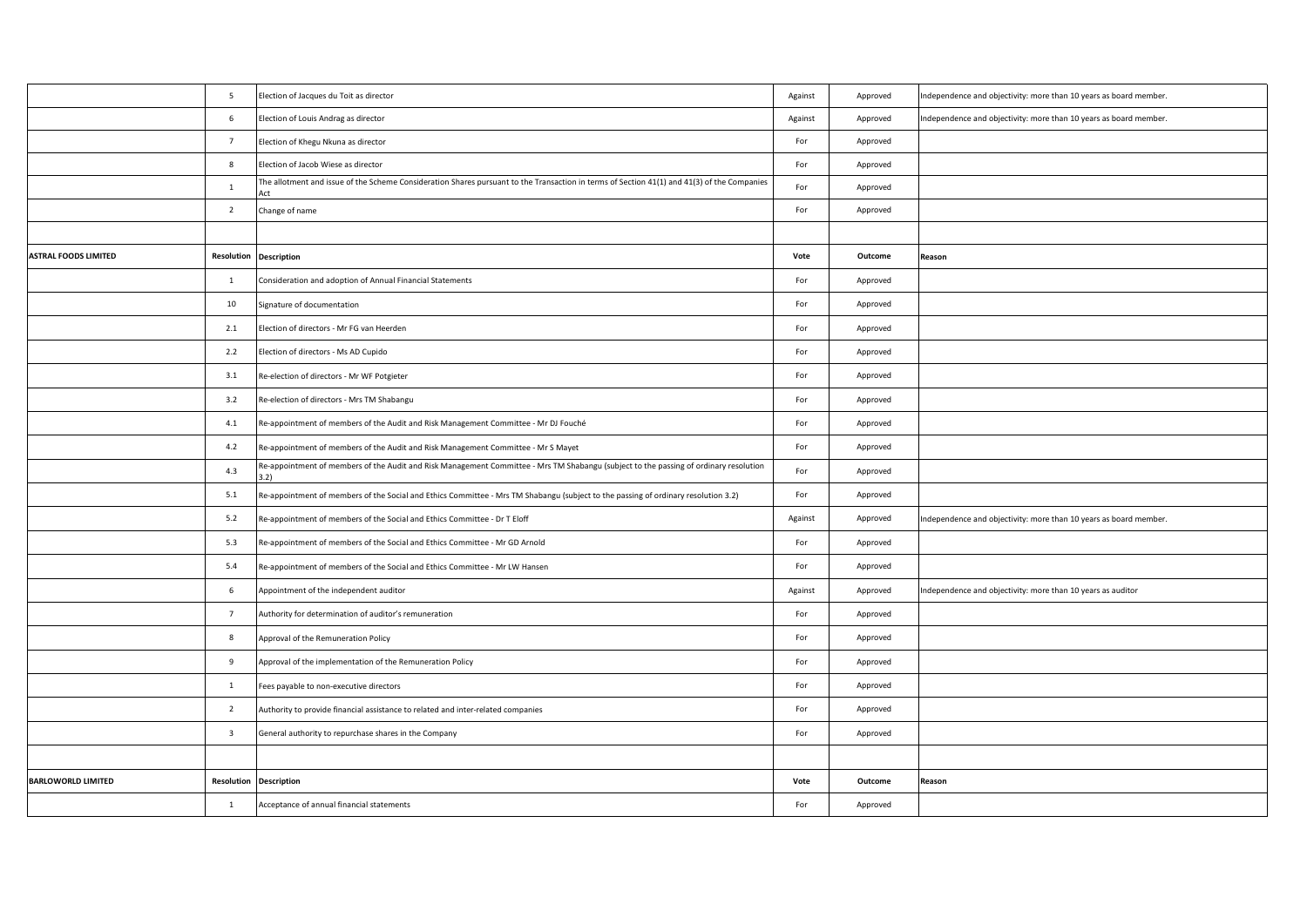|                      | 10                      | Appointment of external auditor                                                                                                          | For     | Approved |                                                                       |
|----------------------|-------------------------|------------------------------------------------------------------------------------------------------------------------------------------|---------|----------|-----------------------------------------------------------------------|
|                      | 11                      | Non-binding advisory vote on remuneration policy                                                                                         | For     | Approved |                                                                       |
|                      | 12                      | Non-binding advisory vote on remuneration implementation report                                                                          | For     | Approved |                                                                       |
|                      | $\overline{2}$          | Re-election of Mr MD Lynch-Bell as a director                                                                                            | Against | Approved | Independence and objectivity: historical link with Ernst & Young Inc. |
|                      | $\overline{\mathbf{3}}$ | Re-election of Mr H Molotsi as a director                                                                                                | For     | Approved |                                                                       |
|                      | $\overline{4}$          | Re-election of Ms N Mokhesi as a director                                                                                                | For     | Approved |                                                                       |
|                      | $5\overline{5}$         | Election of Dr NN Gwagwa as a director                                                                                                   | For     | Approved |                                                                       |
|                      | 6                       | Election of Ms HH Hickey as a member and chair of the audit and risk committee                                                           | Against | Approved | Independence and objectivity: former partner at Ernst & Young Inc.    |
|                      | $7\overline{ }$         | Re-election of Mr MD Lynch-Bell as a member of the audit and risk committee                                                              | Against | Approved | Independence and objectivity: historical link with Ernst & Young Inc. |
|                      | 8                       | Re-election of Ms NP Mnxasana as a member of the audit and risk committee                                                                | For     | Approved |                                                                       |
|                      | 9                       | Election of Mr HN Molotsi as a member of the audit and risk committee                                                                    | For     | Approved |                                                                       |
|                      | $1.1$                   | Approval of non-executive directors' fees - Chair of the board                                                                           | For     | Approved |                                                                       |
|                      | 1.1                     | Approval of non-executive directors' fees - Resident chair of the social ethics and transformation committee                             | For     | Approved |                                                                       |
|                      | 1.11                    | Approval of non-executive directors' fees - Resident chair of the strategy and investment committee                                      | For     | Approved |                                                                       |
|                      | 1.12                    | Approval of non-executive directors' fees - Resident chair of the nomination committee                                                   | For     | Approved |                                                                       |
|                      | 1.13                    | Approval of non-executive directors' fees - Resident members of each of the board committees other than the audit and risk committee     | For     | Approved |                                                                       |
|                      | 1.14                    | Approval of non-executive directors' fees - Non-resident members of each of the board committees other than the audit and risk committee | For     | Approved |                                                                       |
|                      | 1.2                     | Approval of non-executive directors' fees - Resident non-executive directors                                                             | For     | Approved |                                                                       |
|                      | 1.3                     | Approval of non-executive directors' fees - Lead Independent Director                                                                    | For     | Approved |                                                                       |
|                      | 1.4                     | Approval of non-executive directors' fees - Non-resident non-executive directors                                                         | For     | Approved |                                                                       |
|                      | 1.5                     | Approval of non-executive directors' fees - Resident chair of the audit and risk committee                                               | For     | Approved |                                                                       |
|                      | 1.6                     | Approval of non-executive directors' fees - Resident members of the audit and risk committee                                             | For     | Approved |                                                                       |
|                      | 1.7                     | Approval of non-executive directors' fees - Non-resident members of the audit and risk committee                                         | For     | Approved |                                                                       |
|                      | 1.8                     | Approval of non-executive directors' fees - Non-resident chair of the remuneration committee                                             | For     | Approved |                                                                       |
|                      | 1.9                     | Approval of non-executive directors' fees - Resident chair of the remuneration committee                                                 | For     | Approved |                                                                       |
|                      | $\overline{2}$          | Approval of loans or other financial assistance to related or inter-related companies and corporations                                   | For     | Approved |                                                                       |
|                      | $\overline{\mathbf{3}}$ | General authority to acquire the company's own shares                                                                                    | For     | Approved |                                                                       |
|                      |                         |                                                                                                                                          |         |          |                                                                       |
| <b>BHP GROUP PLC</b> | Resolution              | <b>Description</b>                                                                                                                       | Vote    | Outcome  | Reason                                                                |
|                      | $\mathbf{1}$            | To approve the Plc Scheme and Unification implementation authorisation                                                                   | For     | Approved |                                                                       |
|                      | $\overline{2}$          | To approve the Plc Special Voting Share Buy-back (UK Companies Act approval)                                                             | For     | Approved |                                                                       |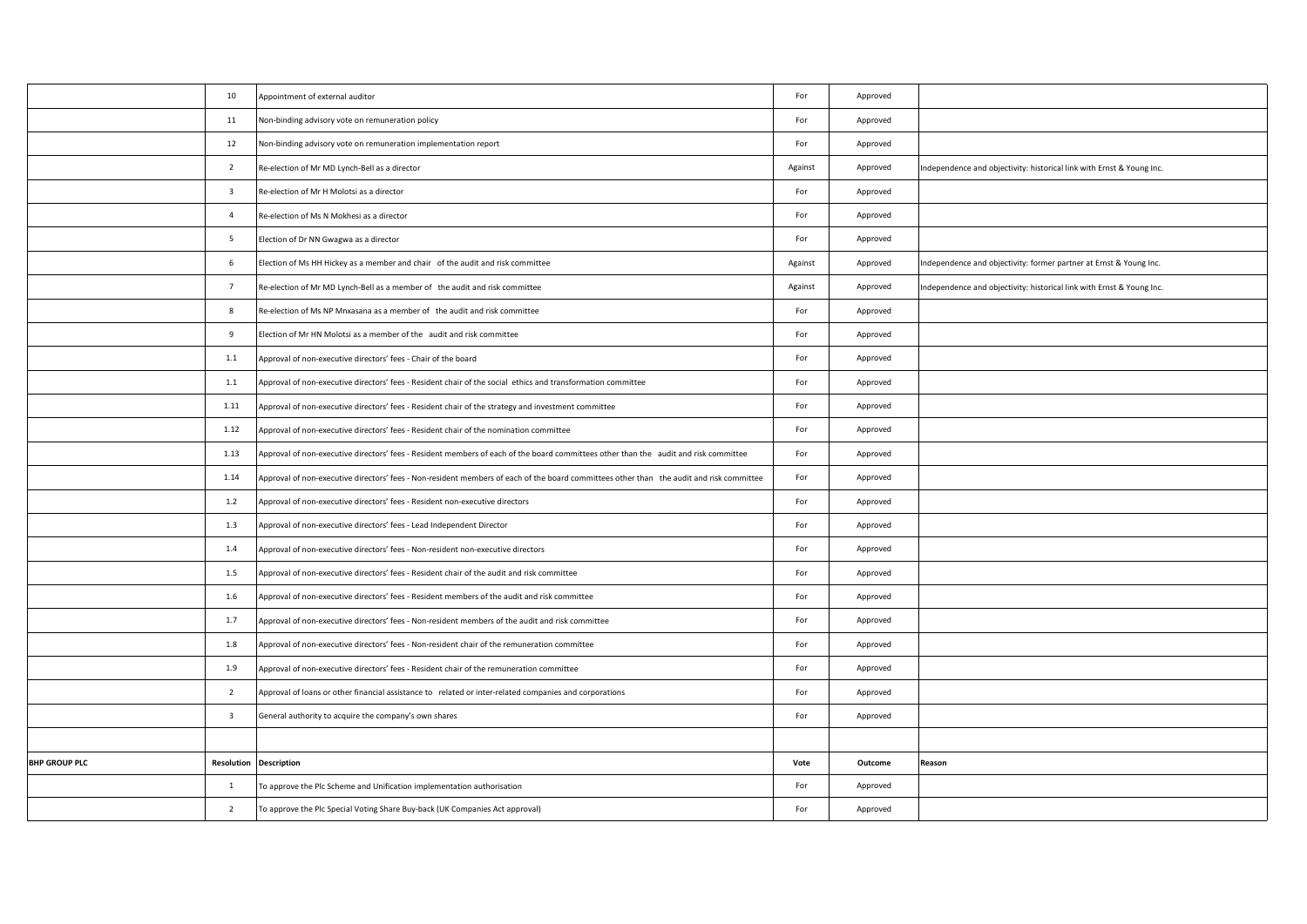|                                         | $\overline{\mathbf{3}}$ | To approve the Plc Special Voting Share Buy-back (Class Rights Action)                                                                                                               | For     | Approved     |                                                                  |
|-----------------------------------------|-------------------------|--------------------------------------------------------------------------------------------------------------------------------------------------------------------------------------|---------|--------------|------------------------------------------------------------------|
|                                         | $\overline{4}$          | To approve the amendments to Plc's Articles of Association                                                                                                                           | For     | Approved     |                                                                  |
|                                         | $5\overline{5}$         | To approve the change in the status of Plc (Class Rights Action)                                                                                                                     | For     | Approved     |                                                                  |
|                                         |                         |                                                                                                                                                                                      |         |              |                                                                  |
| <b>BHP GROUP PLC</b>                    |                         | <b>Resolution Description</b>                                                                                                                                                        | Vote    | Outcome      | Reason                                                           |
|                                         | $\overline{1}$          | If you wish to vote for the PIc Scheme mark X in the box marked "FOR the PIc Scheme". If you wish to vote against the PIc Scheme mark X in<br>the box marked "AGAINST the Plc Scheme | For     | Approved     |                                                                  |
|                                         |                         |                                                                                                                                                                                      |         |              |                                                                  |
| CAPITEC BANK HOLDINGS LIMITED           |                         | <b>Resolution Description</b>                                                                                                                                                        | Vote    | Outcome      | Reason                                                           |
|                                         | $\overline{1}$          | Specific Issue of Shares for Cash                                                                                                                                                    | For     | Approved     |                                                                  |
|                                         | $\mathbf{1}$            | <b>Financial Assistance</b>                                                                                                                                                          | For     | Approved     |                                                                  |
|                                         |                         |                                                                                                                                                                                      |         |              |                                                                  |
| <b>CLICKS GROUP LIMITED</b>             | Resolution              | <b>Description</b>                                                                                                                                                                   | Vote    | Outcome      | Reason                                                           |
|                                         | $\overline{1}$          | adoption of financial statements                                                                                                                                                     | For     | Approved     |                                                                  |
|                                         | $\overline{2}$          | reappointment of auditor                                                                                                                                                             | For     | Approved     |                                                                  |
|                                         | $\overline{\mathbf{3}}$ | election of Penelope Moumakwa as a director                                                                                                                                          | For     | Approved     |                                                                  |
|                                         | $\overline{4}$          | election of Sango Ntsaluba as a director                                                                                                                                             | For     | Approved     |                                                                  |
|                                         | $5\overline{5}$         | re-election of David Nurek as a director                                                                                                                                             | Against | Approved     | Independence and objectivity: more than 10 years as board member |
|                                         | 6.1                     | election of members of the audit and risk committee (separate voting) - John Bester                                                                                                  | Against | Withdrawn    | Independence and objectivity: more than 10 years as board member |
|                                         | 6.2                     | election of members of the audit and risk committee (separate voting) - Mfundiso Njeke                                                                                               | For     | Approved     |                                                                  |
|                                         | 6.3                     | election of members of the audit and risk committee (separate voting) - Sango Ntsaluba                                                                                               | For     | Approved     |                                                                  |
|                                         | $7\overline{ }$         | approval of the company's remuneration policy                                                                                                                                        | For     | Approved     |                                                                  |
|                                         | 8                       | endorsement of the company's remuneration implementation report                                                                                                                      | For     | Not Approved |                                                                  |
|                                         | $\mathbf{1}$            | general authority to repurchase shares                                                                                                                                               | For     | Approved     |                                                                  |
|                                         | $\overline{2}$          | approval of directors' fees                                                                                                                                                          | For     | Approved     |                                                                  |
|                                         | $\overline{\mathbf{3}}$ | general approval to provide financial assistance                                                                                                                                     | For     | Approved     |                                                                  |
|                                         |                         |                                                                                                                                                                                      |         |              |                                                                  |
| <b>CORONATION FUND MANAGERS LIMITED</b> |                         | <b>Resolution Description</b>                                                                                                                                                        | Vote    | Outcome      | Reason                                                           |
|                                         | $1.1\,$                 | Re-election of directors - To re-elect Ms Lulama Boyce as director                                                                                                                   | For     | Approved     |                                                                  |
|                                         | 1.2                     | Re-election of directors - To re-elect Ms Mary-Anne Musekiwa as director                                                                                                             | For     | Approved     |                                                                  |
|                                         | 1.3                     | Re-election of directors - To re-elect Mrs Madichaba Nhlumayo as director                                                                                                            | For     | Approved     |                                                                  |
|                                         | $\overline{2}$          | To appoint KPMG Inc. as the Company's registered auditor and to note Mr Zola Beseti as the designated audit partner                                                                  | For     | Approved     |                                                                  |
|                                         | 3.1                     | Re-election of Audit Committee members each by way of a separate vote - To re-elect Ms Lulama Boyce                                                                                  | For     | Approved     |                                                                  |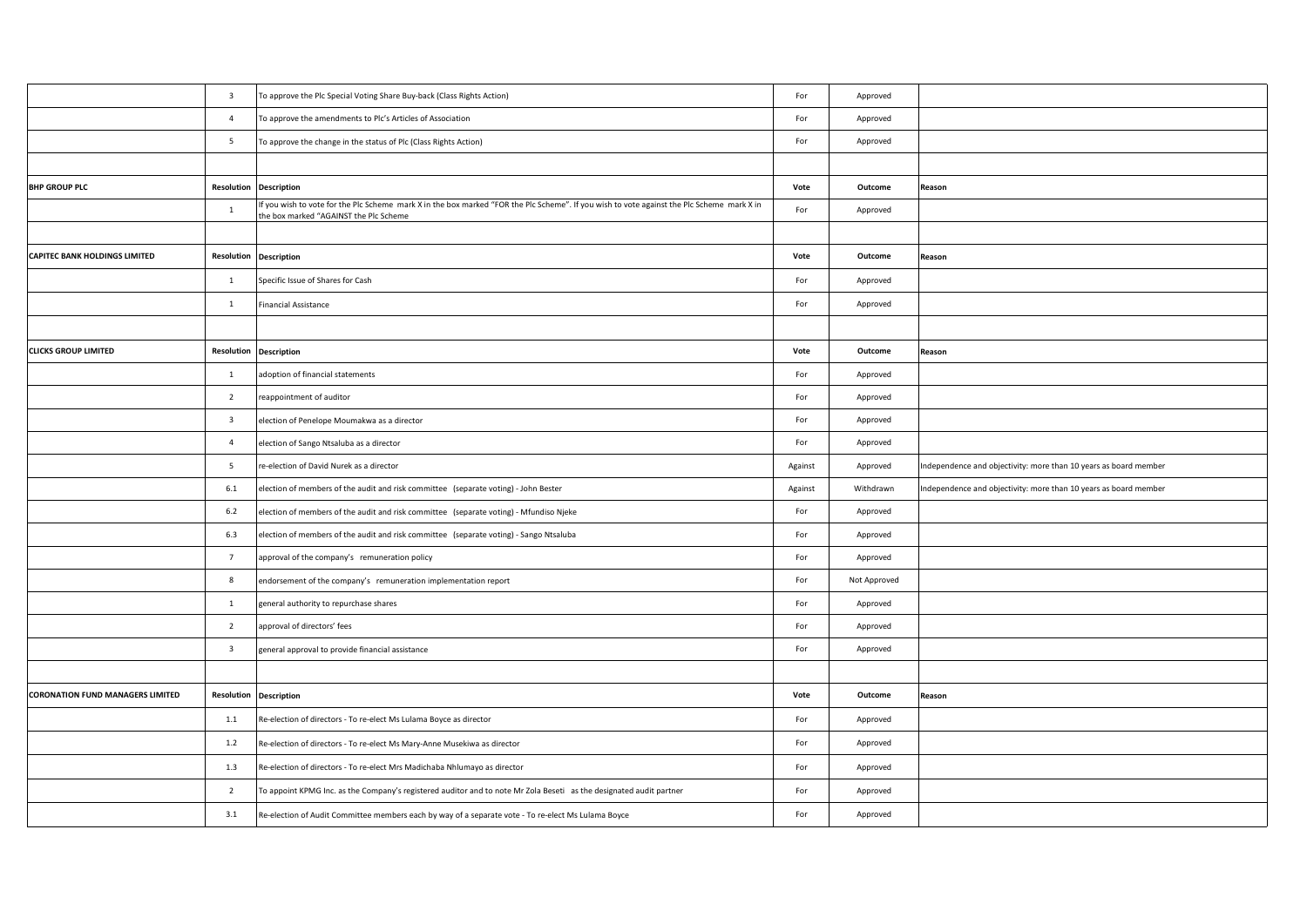|                            | 3.2                     | Re-election of Audit Committee members each by way of a separate vote - To re- elect Dr Hugo Anton Nelson                                                                                                                                                                  | Against | Approved | Independence and objectivity: Former CEO of Coronation. |
|----------------------------|-------------------------|----------------------------------------------------------------------------------------------------------------------------------------------------------------------------------------------------------------------------------------------------------------------------|---------|----------|---------------------------------------------------------|
|                            | 3.3                     | Re-election of Audit Committee members each by way of a separate vote - To re-elect Mrs Madichaba Nhlumayo                                                                                                                                                                 | For     | Approved |                                                         |
|                            | 3.4                     | Re-election of Audit Committee members each by way of a separate vote - To re-elect Mr Sakhiwo (Saks) Ntombela                                                                                                                                                             | For     | Approved |                                                         |
|                            | $\overline{4}$          | Non-binding advisory vote on the Company's Remuneration Policy                                                                                                                                                                                                             | Against | Approved | Performance targets not clearly defined.                |
|                            | $5\overline{5}$         | Non-binding advisory vote on the Company's Remuneration Policy Implementation Report                                                                                                                                                                                       | Against | Approved | Comparator companies used to benchmark not disclosed.   |
|                            | $\mathbf{1}$            | Intercompany financial assistance                                                                                                                                                                                                                                          | For     | Approved |                                                         |
|                            | $\overline{2}$          | Financial assistance for intercompany share transactions                                                                                                                                                                                                                   | For     | Approved |                                                         |
|                            | $\overline{\mathbf{3}}$ | Remuneration of non-executive directors                                                                                                                                                                                                                                    | For     | Approved |                                                         |
|                            | $\overline{4}$          | Share repurchases by the Company and its subsidiaries                                                                                                                                                                                                                      | Against | Approved | Repurchase limit too excessive.                         |
|                            |                         |                                                                                                                                                                                                                                                                            |         |          |                                                         |
| DISTELL GROUP HOLDINGS LTD |                         | <b>Resolution Description</b>                                                                                                                                                                                                                                              | Vote    | Outcome  | Reason                                                  |
|                            | $\mathbf{1}$            | Approval of Capevin Distribution                                                                                                                                                                                                                                           | For     | Approved |                                                         |
|                            | $\overline{2}$          | Approval of Distell Namibia Transaction                                                                                                                                                                                                                                    | For     | Approved |                                                         |
|                            | $\overline{\mathbf{3}}$ | Directors' Authority                                                                                                                                                                                                                                                       | For     | Approved |                                                         |
|                            | $\overline{1}$          | Approval of the Scheme                                                                                                                                                                                                                                                     | For     | Approved |                                                         |
|                            | $\overline{2}$          | Revocation of Special Resolution No. 1 if the Scheme terminates                                                                                                                                                                                                            | For     | Approved |                                                         |
|                            |                         |                                                                                                                                                                                                                                                                            |         |          |                                                         |
| ECHO POLSKA PROPERTIES NV  | Resolution              | <b>Description</b>                                                                                                                                                                                                                                                         | Vote    | Outcome  | Reason                                                  |
|                            | $\overline{2}$          | Approval of and authority to apply for the Company's delisting on the JSE and the LuxSE                                                                                                                                                                                    | For     | Approved |                                                         |
|                            | $\overline{\mathbf{3}}$ | Granting of discharge to resigning members of the board of directors of the Company subject only to delisting                                                                                                                                                              | For     | Approved |                                                         |
|                            | $\overline{4}$          | Conditional proposal to amend the articles of association of the Company and authorisation of each member of the board of directors of the<br>Company and each employee of Loyens & Loeff N.V. to execute the Deed of Amendment (to adopt the new articles of association) | For     | Approved |                                                         |
|                            | 5 <sup>5</sup>          | Authorisation of the board of directors of the Company to acquire EPP shares including in terms of the I Group repurchase                                                                                                                                                  | For     | Approved |                                                         |
|                            | 6                       | Conditional cancellation of EPP shares following the I Group repurchase                                                                                                                                                                                                    | For     | Approved |                                                         |
|                            | $7\overline{ }$         | Approval and authority to conclude and implement the delisting and related transactions                                                                                                                                                                                    | For     | Approved |                                                         |
|                            |                         |                                                                                                                                                                                                                                                                            |         |          |                                                         |
| <b>FAIRVEST LIMITED B</b>  |                         | <b>Resolution Description</b>                                                                                                                                                                                                                                              | Vote    | Outcome  | Reason                                                  |
|                            | 1.1                     | Re-election of A. Basserabie as director                                                                                                                                                                                                                                   | For     | Approved |                                                         |
|                            | 1.2                     | Re-election of N. Makhoba as director                                                                                                                                                                                                                                      | For     | Approved |                                                         |
|                            | 1.3                     | Re-election of N. Mkhize as director                                                                                                                                                                                                                                       | For     | Approved |                                                         |
|                            | 2.1                     | Appointment of members of the Audit and Risk Committee - N. Makhoba                                                                                                                                                                                                        | For     | Approved |                                                         |
|                            | 2.2                     | Appointment of members of the Audit and Risk Committee - K. Nkuna                                                                                                                                                                                                          | For     | Approved |                                                         |
|                            | 2.3                     | Appointment of members of the Audit and Risk Committee - J. Wiese                                                                                                                                                                                                          | For     | Approved |                                                         |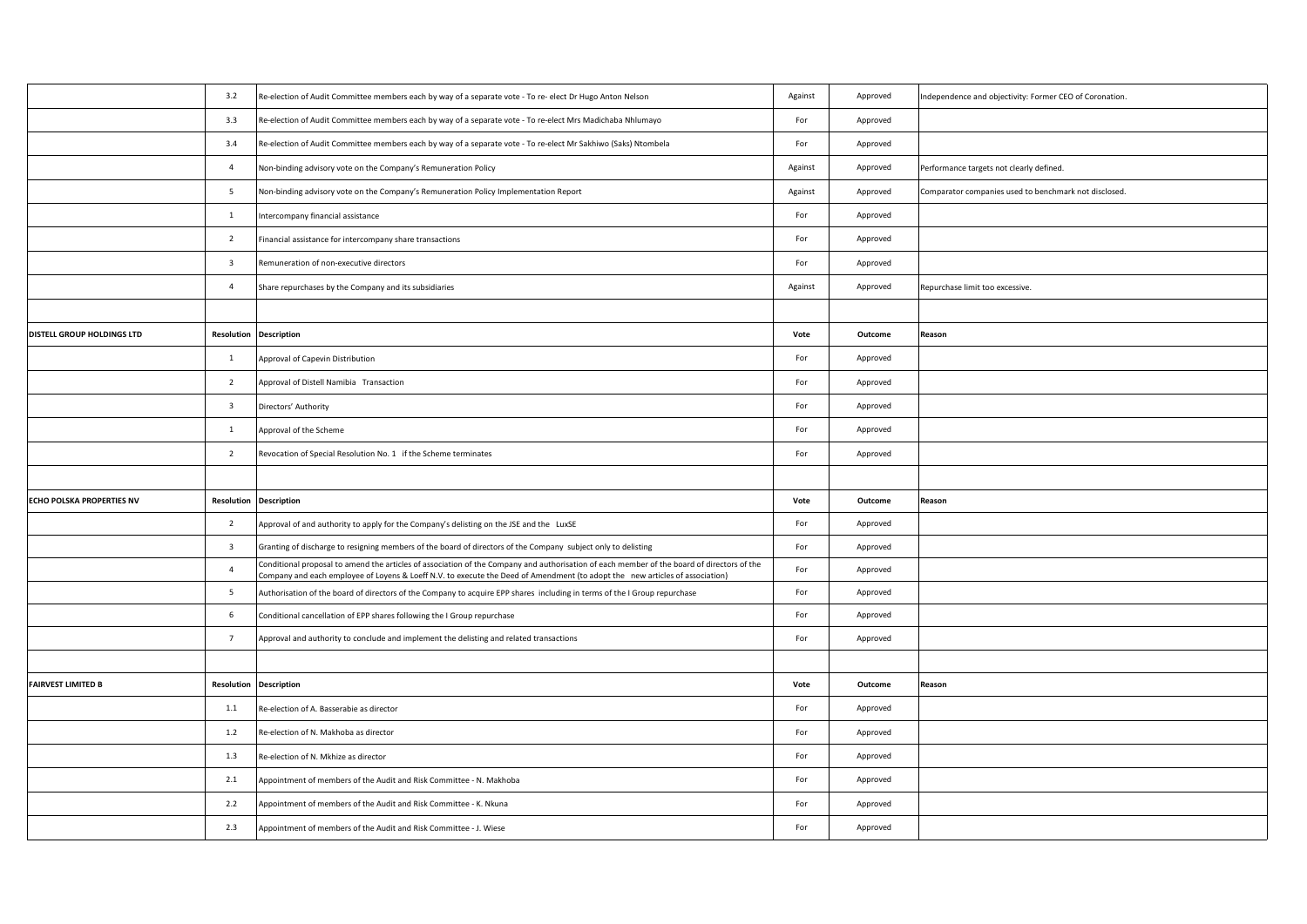|                            | $\overline{\mathbf{3}}$ | Re-appointment of auditors                                                                                               | For     | Approved     |                                                                                      |
|----------------------------|-------------------------|--------------------------------------------------------------------------------------------------------------------------|---------|--------------|--------------------------------------------------------------------------------------|
|                            | $\overline{4}$          | General authority to issue shares for cash                                                                               | For     | Approved     |                                                                                      |
|                            | 5.1                     | Non-binding advisory vote on Remuneration Policy                                                                         | Against | Not Approved | No malus and clawback policy                                                         |
|                            | 5.2                     | Non-binding advisory vote on the Remuneration Implementation Report                                                      | Against | Not Approved | Comparator companies used to benchmark not disclosed                                 |
|                            | 6                       | Authority to sell Treasury Shares                                                                                        | Against | Approved     | Independence and objectivity: treasury shares should be excluded from voting process |
|                            | $\mathbf{1}$            | Share repurchases                                                                                                        | Against | Approved     | Repurchase limit too excessive                                                       |
|                            | $\overline{2}$          | Financial assistance in terms of section 45 of the Companies Act                                                         | For     | Approved     |                                                                                      |
|                            | 3.1                     | Approval of fees payable to non-executive directors - Chairman of the Board                                              | For     | Approved     |                                                                                      |
|                            | 3.1                     | Approval of fees payable to non-executive directors - Member of the Social and Ethics Committee                          | For     | Approved     |                                                                                      |
|                            | 3.11                    | Approval of fees payable to non-executive directors - Chairman of the Nomination Committee                               | For     | Approved     |                                                                                      |
|                            | 3.12                    | Approval of fees payable to non-executive directors - Member of the Nomination Committee                                 | For     | Approved     |                                                                                      |
|                            | 3.2                     | Approval of fees payable to non-executive directors - Non-executive director                                             | For     | Approved     |                                                                                      |
|                            | 3.3                     | Approval of fees payable to non-executive directors - Chairman of the Audit and Risk Committee                           | For     | Approved     |                                                                                      |
|                            | $3.4\,$                 | Approval of fees payable to non-executive directors - Member of the Audit and Risk Committee                             | For     | Approved     |                                                                                      |
|                            | 3.5                     | Approval of fees payable to non-executive directors - Chairman of the Remuneration Committee                             | For     | Approved     |                                                                                      |
|                            | 3.6                     | Approval of fees payable to non-executive directors - Member of the Remuneration Committee                               | For     | Approved     |                                                                                      |
|                            | 3.7                     | Approval of fees payable to non-executive directors - Chairman of the Investment Committee                               | For     | Approved     |                                                                                      |
|                            | 3.8                     | Approval of fees payable to non-executive directors - Member of the Investment Committee                                 | For     | Approved     |                                                                                      |
|                            | 3.9                     | Approval of fees payable to non-executive directors - Chairman of the Social and Ethics Committee                        | For     | Approved     |                                                                                      |
|                            | $\overline{4}$          | Financial assistance for the subscription and/or purchase of shares in the Company or a related or inter-related company | For     | Approved     |                                                                                      |
|                            |                         |                                                                                                                          |         |              |                                                                                      |
| FORTRESS INCOME FUND LTD A | Resolution              | <b>Description</b>                                                                                                       | Vote    | Outcome      | Reason                                                                               |
|                            | $\mathbf{1}$            | General authority                                                                                                        | For     | Not Approved |                                                                                      |
|                            | $\mathbf{1}$            | Amendments to the Memorandum of Incorporation                                                                            | For     | Not Approved |                                                                                      |
|                            |                         |                                                                                                                          |         |              |                                                                                      |
| FORTRESS INCOME FUND LTD A | Resolution              | <b>Description</b>                                                                                                       | Vote    | Outcome      | Reason                                                                               |
|                            | $\mathbf{1}$            | General authority                                                                                                        | For     | Not Approved |                                                                                      |
|                            | $\mathbf{1}$            | Amendments to the Memorandum of Incorporation                                                                            | For     | Not Approved |                                                                                      |
|                            |                         |                                                                                                                          |         |              |                                                                                      |
| FORTRESS INCOME FUND LTD B | Resolution              | <b>Description</b>                                                                                                       | Vote    | Outcome      | Reason                                                                               |
|                            | $\mathbf{1}$            | General authority                                                                                                        | For     | Approved     |                                                                                      |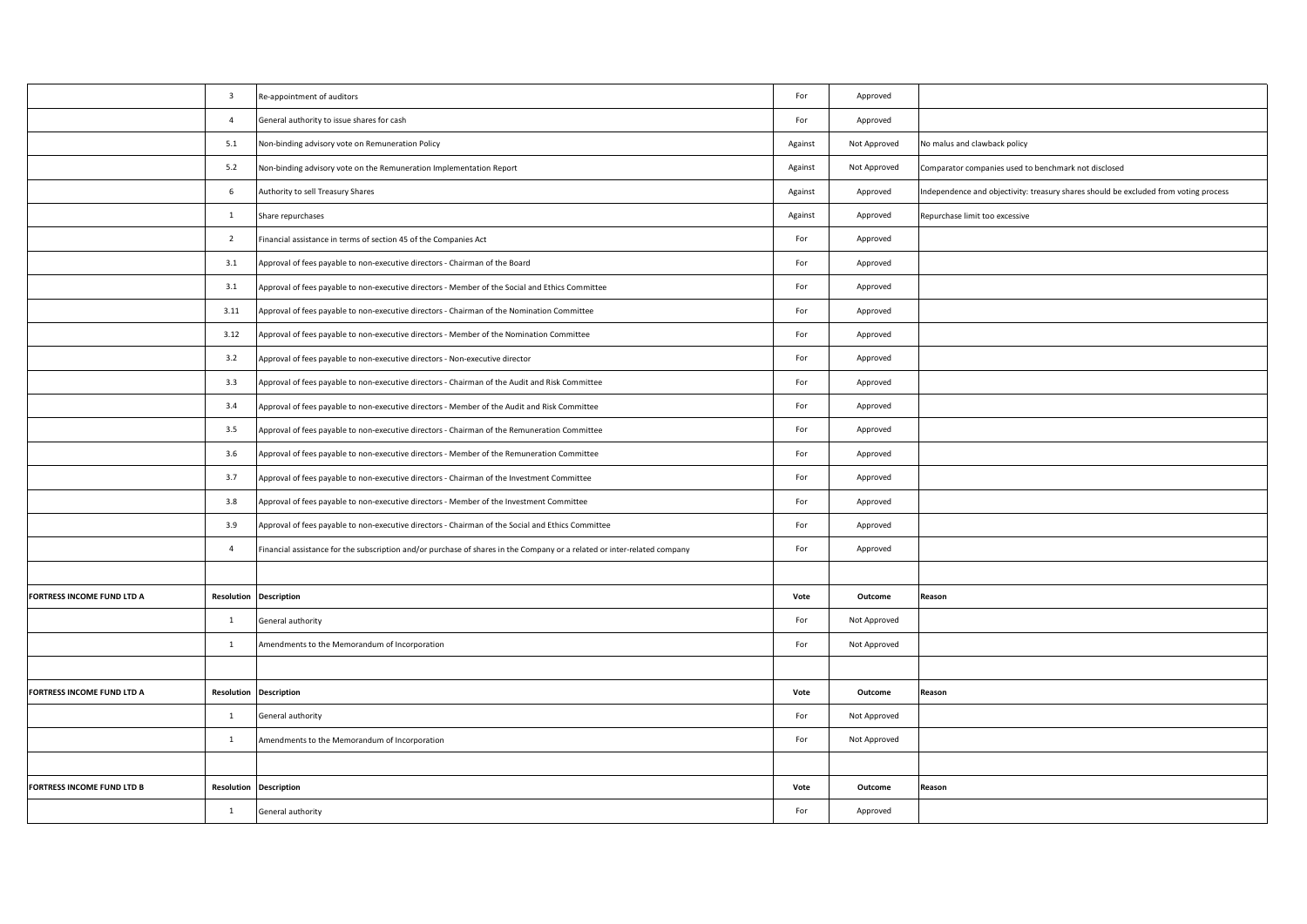|                                 | $\mathbf{1}$            | Amendments to the Memorandum of Incorporation                                                                                                    | For     | Approved |                                                                  |
|---------------------------------|-------------------------|--------------------------------------------------------------------------------------------------------------------------------------------------|---------|----------|------------------------------------------------------------------|
|                                 |                         |                                                                                                                                                  |         |          |                                                                  |
| FORTRESS INCOME FUND LTD B      |                         | <b>Resolution Description</b>                                                                                                                    | Vote    | Outcome  | Reason                                                           |
|                                 | $\mathbf{1}$            | General authority                                                                                                                                | For     | Approved |                                                                  |
|                                 | $\mathbf{1}$            | Amendments to the Memorandum of Incorporation                                                                                                    | For     | Approved |                                                                  |
|                                 |                         |                                                                                                                                                  |         |          |                                                                  |
| HUDACO INDUSTRIES LIMITED       | Resolution              | <b>Description</b>                                                                                                                               | Vote    | Outcome  | Reason                                                           |
|                                 | $\mathbf{1}$            | Approval of Hudaco's remuneration policy                                                                                                         | For     | Approved |                                                                  |
|                                 | $\overline{2}$          | Approval of Hudaco's remuneration implementation report                                                                                          | For     | Approved |                                                                  |
|                                 | $1.1\,$                 | To re-elect directors retiring by rotation: MR Thompson                                                                                          | For     | Approved |                                                                  |
|                                 | 1.2                     | To re-elect directors retiring by rotation: N Mandindi                                                                                           | For     | Approved |                                                                  |
|                                 | 1.3                     | To re-elect directors retiring by rotation: GR Dunford                                                                                           | For     | Approved |                                                                  |
|                                 | $\overline{2}$          | To approve the appointment of external auditors                                                                                                  | For     | Approved |                                                                  |
|                                 | 3.1                     | Appointment of the members of the audit and risk management committee: D Naidoo                                                                  | Against | Approved | Independence and objectivity: more than 10 years as board member |
|                                 | 3.2                     | Appointment of the members of the audit and risk management committee: N Mandindi (subject to the passing of Ordinary Resolution<br>Number 1.2)  | For     | Approved |                                                                  |
|                                 | 3.3                     | Appointment of the members of the audit and risk management committee: MR Thompson (subject to the passing of Ordinary Resolution<br>Number 1.1) | For     | Approved |                                                                  |
|                                 | $\overline{4}$          | General authority to directors to allot and issue up to 1 625 986 authorised but unissued ordinary shares (5% of shares in issue)                | Against | Approved | Must be specific                                                 |
|                                 | $5\overline{5}$         | Signature of documents                                                                                                                           | For     | Approved |                                                                  |
|                                 | $\mathbf{1}$            | Approval of non-executive directors' remuneration                                                                                                | For     | Approved |                                                                  |
|                                 | $\overline{2}$          | Authorising the provision of financial assistance to subsidiaries                                                                                | For     | Approved |                                                                  |
|                                 | $\overline{\mathbf{3}}$ | General authority to repurchase up to 1 625 986 of the ordinary shares (5% of the shares in issue)                                               | For     | Approved |                                                                  |
|                                 | $\overline{4}$          | Amendment of clause 21.6 of the company's MOI                                                                                                    | For     | Approved |                                                                  |
|                                 |                         |                                                                                                                                                  |         |          |                                                                  |
| <b>HULISANI LTD</b>             | Resolution              | <b>Description</b>                                                                                                                               | Vote    | Outcome  | Reason                                                           |
|                                 | $\mathbf{1}$            | Approval of the Scheme Resolution in accordance with section 115(2)(a) of the Companies Act                                                      | For     | Approved |                                                                  |
|                                 | $\overline{2}$          | Revocation of Scheme Resolution in accordance with section 164(9)(c) of the Companies Act                                                        | For     | Approved |                                                                  |
|                                 |                         |                                                                                                                                                  |         |          |                                                                  |
| HYPROP INVESTMENTS LIMITED      |                         | <b>Resolution Description</b>                                                                                                                    | Vote    | Outcome  | Reason                                                           |
|                                 | $\mathbf{1}$            | Hystead acquisition                                                                                                                              | For     | Approved |                                                                  |
|                                 |                         |                                                                                                                                                  |         |          |                                                                  |
| <b>INDUSTRIALS REIT LIMITED</b> |                         | <b>Resolution Description</b>                                                                                                                    | Vote    | Outcome  | Reason                                                           |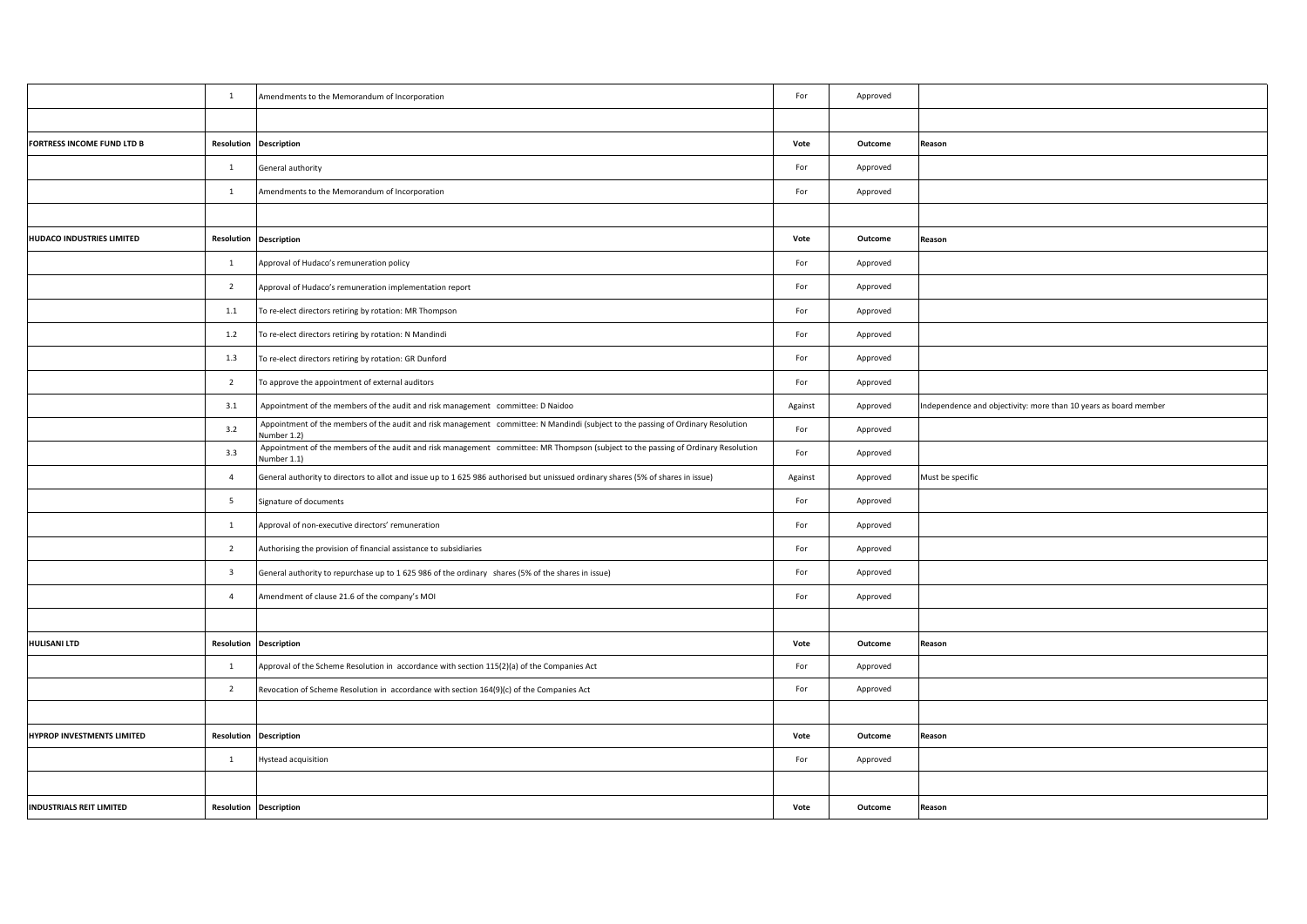|                                | <sup>1</sup>            | To authorise the Company's migration to a secondary listing on the JSE with effect from 11 February 2022 in accordance with the terms of<br>Resolution 1.                                                                                                                                                                                                         | For     | Approved     |                                                                   |
|--------------------------------|-------------------------|-------------------------------------------------------------------------------------------------------------------------------------------------------------------------------------------------------------------------------------------------------------------------------------------------------------------------------------------------------------------|---------|--------------|-------------------------------------------------------------------|
|                                | $\overline{2}$          | To authorise the Industrials REIT Limited SAYE Share Option Plan in accordance with the terms of Resolution 2.                                                                                                                                                                                                                                                    | For     | Approved     |                                                                   |
|                                | $\overline{\mathbf{3}}$ | THAT the articles of incorporation produced to the meeting and initialled by the Chair of the meeting for the purpose of identification be<br>adopted by the Company in substitution of and to the exclusion of the existing articles of incorporation with effect from completion of the<br>proposed JSE Migration in accordance with the terms of Resolution 3. | For     | Approved     |                                                                   |
|                                |                         |                                                                                                                                                                                                                                                                                                                                                                   |         |              |                                                                   |
| LIFE HEALTHCARE GROUP HOLDINGS |                         | <b>Resolution Description</b>                                                                                                                                                                                                                                                                                                                                     | Vote    | Outcome      | Reason                                                            |
|                                | 5.1                     | Non-Binding Advisory endorsement of the Group's remuneration policy and implementation report - The Group's remuneration policy                                                                                                                                                                                                                                   | Against | Approved     | Comparator companies used for benchmarking not stated             |
|                                | 5.2                     | Non-Binding Advisory endorsement of the Group's remuneration policy and implementation report - The Group's remuneration<br>mplementation report                                                                                                                                                                                                                  | Against | Not Approved | Comparator companies used for benchmarking not stated             |
|                                | $\mathbf{1}$            | Appointment of independent external auditors                                                                                                                                                                                                                                                                                                                      | For     | Approved     |                                                                   |
|                                | 2.1                     | Re-election of directors - Peter Golesworthy                                                                                                                                                                                                                                                                                                                      | Against | Approved     | Independence and objectivity: more than 10 years as board member. |
|                                | 2.2                     | Re-election of directors - Joel Netshitenzhe                                                                                                                                                                                                                                                                                                                      | Against | Approved     | Independence and objectivity: more than 10 years as board member. |
|                                | 2.3                     | Re-election of directors - Malefetsane Ngatane                                                                                                                                                                                                                                                                                                                    | Against | Approved     | Independence and objectivity: more than 10 years as board member. |
|                                | 2.4                     | Re-election of directors - Garth Solomon                                                                                                                                                                                                                                                                                                                          | Against | Approved     | Independence and objectivity: more than 10 years as board member. |
|                                | 2.5                     | Re-election of directors - Royden Vice                                                                                                                                                                                                                                                                                                                            | For     | Approved     |                                                                   |
|                                | 2.6                     | Re-election of directors - Marian Jacobs                                                                                                                                                                                                                                                                                                                          | For     | Approved     |                                                                   |
|                                | 2.7                     | Re-election of directors - Caroline Henry                                                                                                                                                                                                                                                                                                                         | For     | Approved     |                                                                   |
|                                | 3.1                     | Re-election of audit committee members - Peter Golesworthy (Chairman) (subject to re-election as per 2.1)                                                                                                                                                                                                                                                         | Against | Approved     | Independence and objectivity: more than 10 years as board member. |
|                                | 3.2                     | Re-election of audit committee members - Caroline Henry (subject to re-election as per 2.7)                                                                                                                                                                                                                                                                       | For     | Approved     |                                                                   |
|                                | 3.3                     | Re-election of audit committee members - Audrey Mothupi                                                                                                                                                                                                                                                                                                           | Against | Approved     | Independence and objectivity: more than 10 years as board member. |
|                                | 3.4                     | Re-election of audit committee members - Royden Vice (subject to re-election as per 2.5)                                                                                                                                                                                                                                                                          | For     | Approved     |                                                                   |
|                                | $\overline{4}$          | Authority to sign documents to give effect to resolutions                                                                                                                                                                                                                                                                                                         | For     | Approved     |                                                                   |
|                                | 1.1                     | Approval of non-executive directors' remuneration - Board Fees                                                                                                                                                                                                                                                                                                    | For     | Approved     |                                                                   |
|                                | 1.1                     | Approval of non-executive directors' remuneration - Ad hoc material Board and Committee meetings                                                                                                                                                                                                                                                                  | For     | Approved     |                                                                   |
|                                | 1.2                     | Approval of non-executive directors' remuneration - Lead Independent Director                                                                                                                                                                                                                                                                                     | For     | Approved     |                                                                   |
|                                | 1.3                     | Approval of non-executive directors' remuneration - Audit Committee Fees                                                                                                                                                                                                                                                                                          | For     | Approved     |                                                                   |
|                                | $1.4$                   | Approval of non-executive directors' remuneration - Human Resources and Remuneration Committee Fees                                                                                                                                                                                                                                                               | For     | Approved     |                                                                   |
|                                | 1.5                     | Approval of non-executive directors' remuneration - Nominations and Governance Committee Fees                                                                                                                                                                                                                                                                     | For     | Approved     |                                                                   |
|                                | 1.6                     | Approval of non-executive directors' remuneration - Risk Compliance and IT Governance Committee Fees                                                                                                                                                                                                                                                              | For     | Approved     |                                                                   |
|                                | 1.7                     | Approval of non-executive directors' remuneration - Investment Committee Fees                                                                                                                                                                                                                                                                                     | For     | Approved     |                                                                   |
|                                | 1.8                     | Approval of non-executive directors' remuneration - Clinical Committee Fees                                                                                                                                                                                                                                                                                       | For     | Approved     |                                                                   |
|                                | 1.9                     | Approval of non-executive directors' remuneration - Social Ethics and Transformation Committee Fees                                                                                                                                                                                                                                                               | For     | Approved     |                                                                   |
|                                | $\overline{2}$          | General authority to provide financial assistance in terms of sections 44 and 45 of the Companies Act                                                                                                                                                                                                                                                             | For     | Approved     |                                                                   |
|                                | $\overline{\mathbf{3}}$ | General authority to repurchase Company shares                                                                                                                                                                                                                                                                                                                    | For     | Approved     |                                                                   |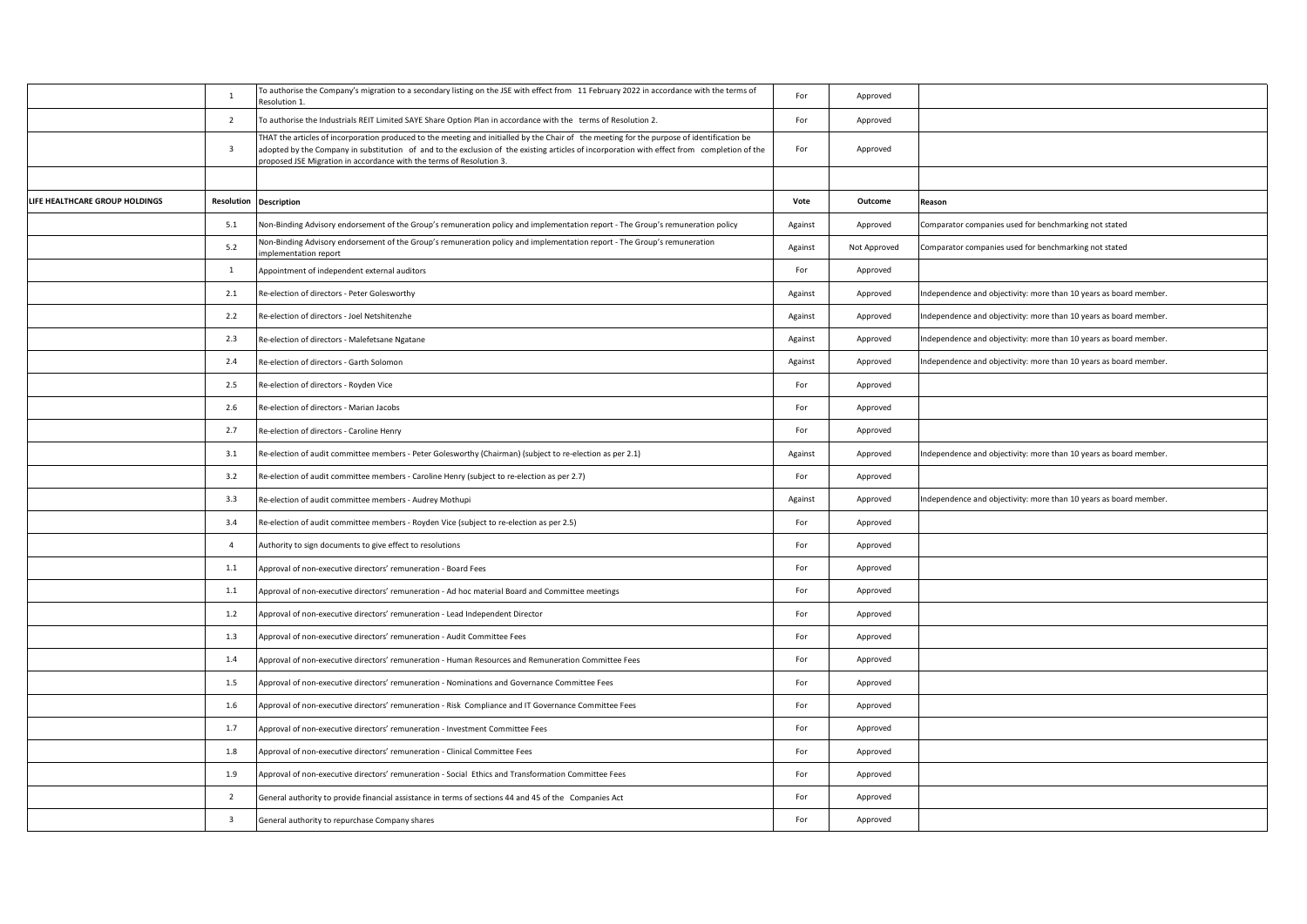| <b>NETCARE LIMITED</b> | <b>Resolution Description</b> |                                                                                                                | Vote    | Outcome  |                                                                   |
|------------------------|-------------------------------|----------------------------------------------------------------------------------------------------------------|---------|----------|-------------------------------------------------------------------|
|                        | $\mathbf{1}$                  | Approval of the remuneration policy                                                                            | Against | Approved | Comparator companies used to benchmark not disclosed.             |
|                        | $\overline{2}$                | Approval of the implementation report                                                                          | Against | Approved | Comparator companies used to benchmark not disclosed.             |
|                        | 1.1                           | Re-election and election of directors - K Moroka                                                               | Against | Approved | Independence and objectivity: more than 10 years as board member. |
|                        | 1.2                           | Re-election and election of directors - M Kuscus                                                               | Against | Approved | Independence and objectivity: more than 10 years as board member. |
|                        | 1.3                           | Re-election and election of directors - T Leoka                                                                | For     | Approved |                                                                   |
|                        | 1.4                           | Re-election and election of directors - R Phillips                                                             | For     | Approved |                                                                   |
|                        | $\overline{2}$                | Re-appointment of independent external auditors                                                                | For     | Approved |                                                                   |
|                        | 3.1                           | Appointment of Audit Committee members - MR Bower(Chair)                                                       | For     | Approved |                                                                   |
|                        | 3.2                           | Appointment of Audit Committee members - B Bulo                                                                | For     | Approved |                                                                   |
|                        | 3.3                           | Appointment of Audit Committee members - D Kneale                                                              | For     | Approved |                                                                   |
|                        | 3.4                           | Appointment of Audit Committee members - T Leoka                                                               | For     | Approved |                                                                   |
|                        | $\overline{4}$                | Signature of documents                                                                                         | For     | Approved |                                                                   |
|                        | $\mathbf{1}$                  | General authority to repurchase shares                                                                         | For     | Approved |                                                                   |
|                        | $\overline{2}$                | Approval of non-executive directors' remuneration for the period 1 October 2021 to 30 September 2022           | For     | Approved |                                                                   |
|                        | $\overline{\mathbf{3}}$       | Financial assistance to related and inter-related companies in terms of Section 44 and 45 of the Companies Act | Against | Approved | Includes assistance to directors.                                 |
|                        |                               |                                                                                                                |         |          |                                                                   |
| PEPKOR HOLDINGS LTD    | <b>Resolution Description</b> |                                                                                                                | Vote    | Outcome  | Reason                                                            |
|                        | $\mathbf{1}$                  | Re-election of directors who retire by rotation - TL de Klerk                                                  | For     | Approved |                                                                   |
|                        | 10                            | Ratification of appointments of directors - PJ Erasmus                                                         | Against | Approved | Independence and objectivity: more than 10 years as board member. |
|                        | 11                            | Appointment and re-appointment of the audit and risk committee members - Re-appointment of SH Müller           | For     | Approved |                                                                   |
|                        | 12                            | Appointment and re-appointment of the audit and risk committee members - Re-appointment of F Petersen-Cook     | For     | Approved |                                                                   |
|                        | 13                            | Appointment and re-appointment of the audit and risk committee members - Appointment of HH Hickey              | For     | Approved |                                                                   |
|                        | 14                            | Appointment and re-appointment of the audit and risk committee members - Appointment of ZN Malinga             | For     | Approved |                                                                   |
|                        | 15                            | Re-appointment of auditor - PricewaterhouseCoopers Inc.                                                        | For     | Approved |                                                                   |
|                        | 16                            | Approval of remuneration policy                                                                                | For     | Approved |                                                                   |
|                        | 17                            | Approval of implementation report on remuneration policy                                                       | For     | Approved |                                                                   |
|                        | $\overline{2}$                | Re-election of directors who retire by rotation - WYN Luhabe                                                   | For     | Approved |                                                                   |
|                        | $\overline{\mathbf{3}}$       | Re-election of directors who retire by rotation - SH Müller                                                    | For     | Approved |                                                                   |
|                        | $\overline{4}$                | Re-election of directors who retire by rotation - F Petersen-Cook                                              | For     | Approved |                                                                   |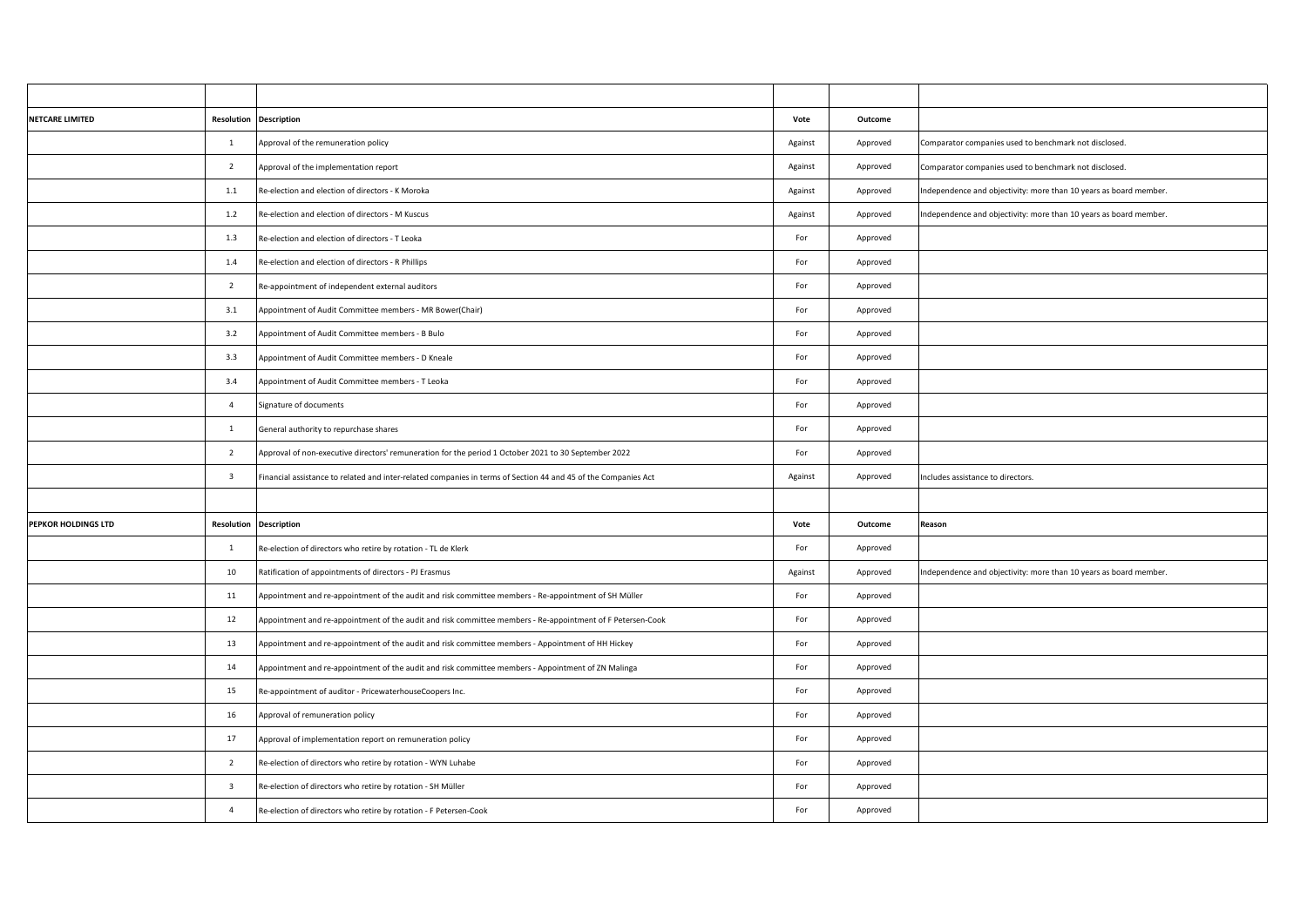|                              | 5                       | Ratification of appointments of directors - P Disberry                                        | For                         | Approved |                               |
|------------------------------|-------------------------|-----------------------------------------------------------------------------------------------|-----------------------------|----------|-------------------------------|
|                              |                         |                                                                                               |                             |          |                               |
|                              | 6                       | Ratification of appointments of directors - HH Hickey                                         | For                         | Approved |                               |
|                              | $7\overline{ }$         | Ratification of appointments of directors - ZN Malinga                                        | For                         | Approved |                               |
|                              | 8                       | Ratification of appointments of directors - IM Kirk                                           | For                         | Approved |                               |
|                              | 9                       | Ratification of appointments of directors - LI Mophatlane                                     | For                         | Approved |                               |
|                              | $1.1\,$                 | Remuneration of non-executive directors - Chairman                                            | For                         | Approved |                               |
|                              | 1.1                     | Remuneration of non-executive directors - Nomination committee members                        | For                         | Approved |                               |
|                              | 1.11                    | Remuneration of non-executive directors - Investment committee chairman                       | For                         | Approved |                               |
|                              | 1.12                    | Remuneration of non-executive directors - Investment committee members                        | For                         | Approved |                               |
|                              | 1.13                    | Remuneration of non-executive directors - Non-scheduled extraordinary meetings                | For                         | Approved |                               |
|                              | 1.14                    | Remuneration of non-executive directors - Director approved by Prudential Authority           | For                         | Approved |                               |
|                              | 1.2                     | Remuneration of non-executive directors - Lead independent director                           | For                         | Approved |                               |
|                              | 1.3                     | Remuneration of non-executive directors - Board members                                       | For                         | Approved |                               |
|                              | 1.4                     | Remuneration of non-executive directors - Audit and risk committee chairman                   | For                         | Approved |                               |
|                              | 1.5                     | Remuneration of non-executive directors - Audit and risk committee members                    | For                         | Approved |                               |
|                              | 1.6                     | Remuneration of non-executive directors - Human resources and remuneration committee chairman | For                         | Approved |                               |
|                              | 1.7                     | Remuneration of non-executive directors - Human resources and remuneration committee members  | For                         | Approved |                               |
|                              | 1.8                     | Remuneration of non-executive directors - Social and ethics committee chairman                | For                         | Approved |                               |
|                              | 1.9                     | Remuneration of non-executive directors - Social and ethics committee members                 | For                         | Approved |                               |
|                              | $\overline{2}$          | Intercompany financial assistance                                                             | For                         | Approved |                               |
|                              | $\overline{\mathbf{3}}$ | General authority to repurchase shares issued by the company                                  | Against                     | Approved | Steinhoff large shareholding. |
|                              |                         |                                                                                               |                             |          |                               |
| REDEFINE INCOME FUND LIMITED |                         | <b>Resolution Description</b>                                                                 | Vote                        | Outcome  | Reason                        |
|                              | $\mathbf{1}$            | Placing the unissued ordinary shares under the control of the directors                       | For                         | Approved |                               |
|                              |                         |                                                                                               |                             |          |                               |
| REDEFINE INCOME FUND LIMITED |                         | <b>Resolution Description</b>                                                                 | Vote                        | Outcome  | Reason                        |
|                              | $\overline{1}$          | Re-election of Bridgitte Mathews as an independent non-executive director                     | $\ensuremath{\mathsf{For}}$ | Approved |                               |
|                              | 10                      | Non-binding advisory vote on the remuneration policy of the company                           | For                         | Approved |                               |
|                              | 11                      | Non-binding advisory vote on the implementation of the remuneration policy of the company     | For                         | Approved |                               |
|                              | 12                      | Authorisation of directors and/or the company secretary                                       | For                         | Approved |                               |
|                              | $\overline{2}$          | Re-election of Amanda Dambuza as an independent non-executive director                        | For                         | Approved |                               |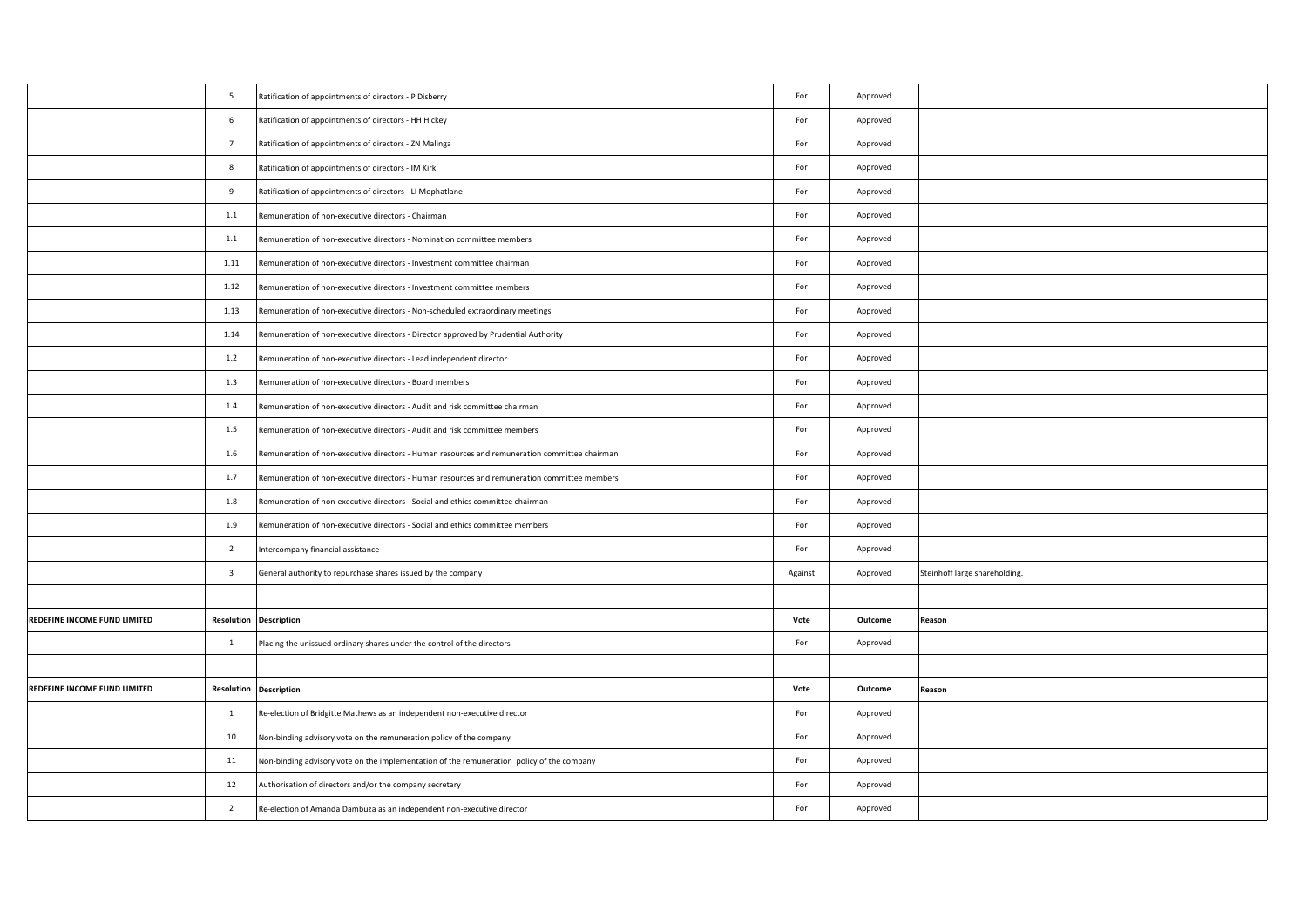|                        | $\overline{\mathbf{3}}$ | Re-election of Andrew König as executive director                                                                                                           | For     | Approved |                                                                   |
|------------------------|-------------------------|-------------------------------------------------------------------------------------------------------------------------------------------------------------|---------|----------|-------------------------------------------------------------------|
|                        | $\overline{4}$          | Re-election of Ntombi Langa-Royds as an independent non-executive director                                                                                  | For     | Approved |                                                                   |
|                        | 5.1                     | Election of Bridgitte Mathews as a member of the audit committee                                                                                            | For     | Approved |                                                                   |
|                        | 5.2                     | Election of Diane Radley as chairperson and as a member of the audit committee                                                                              | For     | Approved |                                                                   |
|                        | 5.3                     | Election of Lesego Sennelo as a member of the audit committee                                                                                               | For     | Approved |                                                                   |
|                        | 6                       | Re-appointment of PwC as independent external auditor                                                                                                       | For     | Approved |                                                                   |
|                        | $7\overline{ }$         | Placing the unissued ordinary shares under the control of the directors                                                                                     | For     | Approved |                                                                   |
|                        | 8                       | General authority to issue shares for cash                                                                                                                  | Against | Approved | Dilutionary effect on existing shareholders.                      |
|                        | 9                       | Specific authority to issue shares pursuant to a reinvestment option                                                                                        | For     | Approved |                                                                   |
|                        | $\mathbf{1}$            | Non-executive director fees                                                                                                                                 | For     | Approved |                                                                   |
|                        | $\overline{2}$          | Approval for the granting of financial assistance to directors prescribed officers and other identified employees as employee share scheme<br>beneficiaries | For     | Approved |                                                                   |
|                        | 3.1                     | Approval for the granting of financial assistance in terms of section 44 of the Companies Act                                                               | For     | Approved |                                                                   |
|                        | 3.2                     | Approval for the granting of financial assistance in terms of section 45 of the Companies Ac                                                                | For     | Approved |                                                                   |
|                        | $\overline{4}$          | General authority for a repurchase of shares issued by the company                                                                                          | For     | Approved |                                                                   |
|                        | $5\overline{5}$         | Specific authority to repurchase the Ma'Afrika shares                                                                                                       | For     | Approved |                                                                   |
|                        | 6                       | Specific authority to repurchase the Madison shares                                                                                                         | For     | Approved |                                                                   |
|                        |                         |                                                                                                                                                             |         |          |                                                                   |
| <b>REUNERT LIMITED</b> | Resolution              | <b>Description</b>                                                                                                                                          | Vote    | Outcome  | Reason                                                            |
|                        | 14                      | Endorsement of the Reunert Remuneration Policy                                                                                                              | For     | Approved |                                                                   |
|                        | 15                      | Endorsement of the Reunert Remuneration Implementation Report                                                                                               | For     | Approved |                                                                   |
|                        | $\overline{1}$          | Re-election of Ms T Abdool-Samad as an independent non-executive director                                                                                   | Against | Approved |                                                                   |
|                        |                         |                                                                                                                                                             |         |          | Independence and objectivity: served as partner at Deloitte.      |
|                        | 10                      | Re-election of Dr MT Matshoba-Ramuedzisi to the Audit Committee                                                                                             | For     | Approved |                                                                   |
|                        | 11                      | Re-appointment of external auditors: Deloitte & Touche                                                                                                      | Against | Approved | Independence and objectivity: more than 10 years as an auditor.   |
|                        | 12                      | Appointment of individual designated auditor: Ms N Ranchod                                                                                                  | For     | Approved |                                                                   |
|                        | 13                      | Ratification relating to personal financial interest arising from multiple offices in the Reunert Group                                                     | Against | Approved | Not aligned with shareholders' interests.                         |
|                        | $\overline{2}$          | Re-election of Mr AB Darko as an independent non-executive director                                                                                         | For     | Approved |                                                                   |
|                        | 22                      | Signature of documents and authority of executive director or company secretary to implement resolutions passed                                             | For     | Approved |                                                                   |
|                        | $\overline{\mathbf{3}}$ | Re-election of Mr AE Dickson as an executive director                                                                                                       | For     | Approved |                                                                   |
|                        | $\overline{4}$          | Re-election of Mr LP Fourie as an independent non-executive director                                                                                        | For     | Approved |                                                                   |
|                        | 5                       | Re-election of Adv NDB Orleyn as a non-executive director                                                                                                   | Against | Approved | Independence and objectivity: more than 10 years as board member. |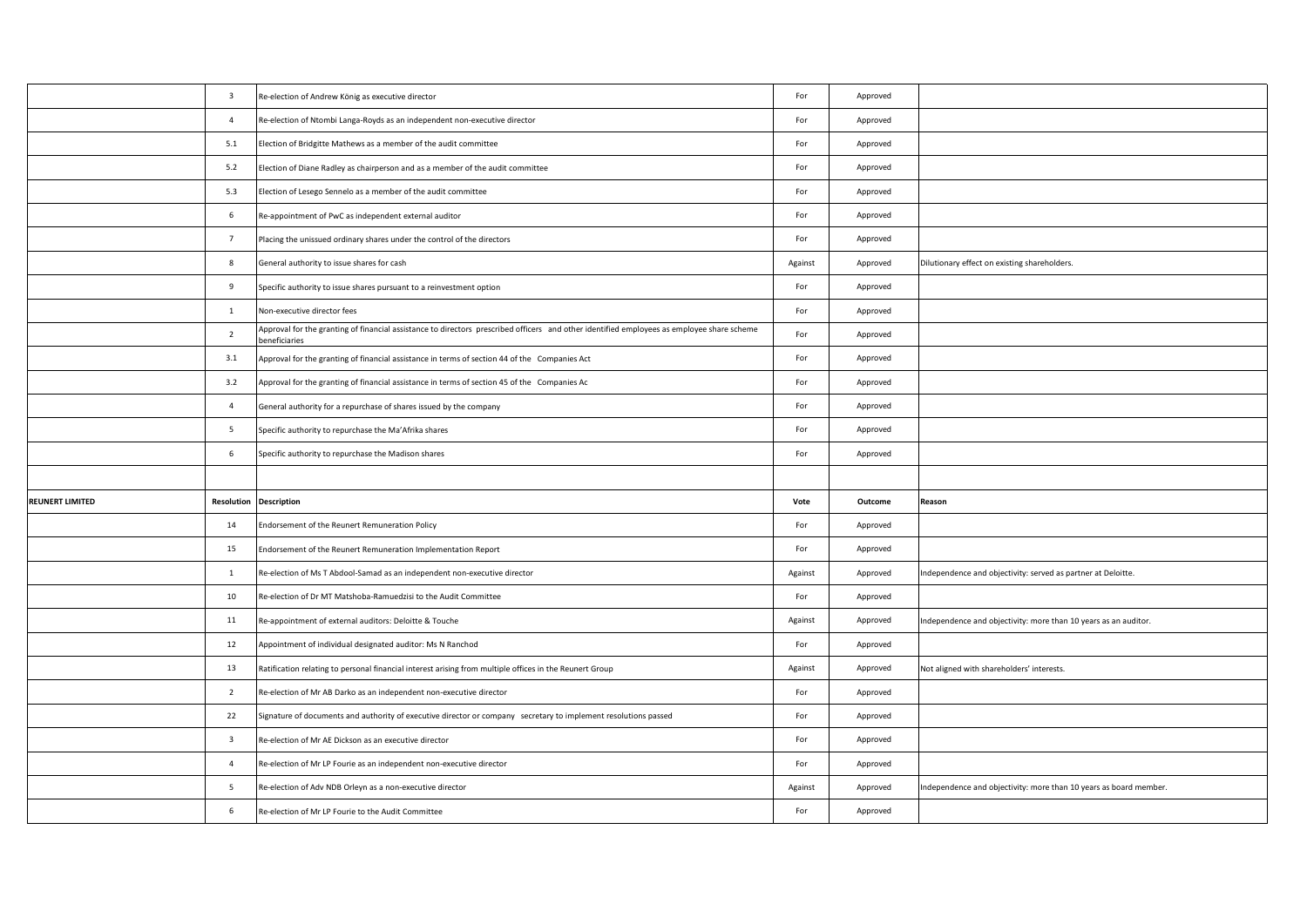|                        | $7\overline{ }$         | Re-election of Ms T Abdool-Samad to the Audit Committee                                                                                                                                                   | Against | Approved | Independence and objectivity: served as partner at Deloitte.      |
|------------------------|-------------------------|-----------------------------------------------------------------------------------------------------------------------------------------------------------------------------------------------------------|---------|----------|-------------------------------------------------------------------|
|                        | 8                       | Re-election of Mr AB Darko to the Audit Committee                                                                                                                                                         | For     | Approved |                                                                   |
|                        | 9                       | Re-election of Ms S Martin to the Audit Committee                                                                                                                                                         | For     | Approved |                                                                   |
|                        | 16                      | General authority to repurchase shares which repurchase shall not exceed 5% of issued shares as at the date of the Notice to which this Form<br>of Proxy is attached                                      | Against | Approved | Must be specific.                                                 |
|                        | 17                      | Approval of non-executive directors' remuneration                                                                                                                                                         | For     | Approved |                                                                   |
|                        | 18                      | Approval of non-executive directors' remuneration for ad hoc assignments                                                                                                                                  | For     | Approved |                                                                   |
|                        | 19                      | Approval of financial assistance relating to share repurchases of Reunert's shares and share plans (S44)                                                                                                  | Against | Approved | Includes assistance to directors.                                 |
|                        | 20                      | Approval of financial assistance to the Group relating to securities for the advancement of commercial interests (S44)                                                                                    | For     | Approved |                                                                   |
|                        | 21                      | Approval of financial assistance for the furtherance of the Group's commercial interests to related or inter-related entities or related foreign<br>companies (S45)                                       | For     | Approved |                                                                   |
|                        |                         |                                                                                                                                                                                                           |         |          |                                                                   |
| <b>REUNERT LIMITED</b> | Resolution              | <b>Description</b>                                                                                                                                                                                        | Vote    | Outcome  | Reason                                                            |
|                        | $\mathbf{1}$            | Approval of the Specific Issue of Reunert Shares                                                                                                                                                          | For     | Approved |                                                                   |
|                        | $\overline{2}$          | Authorising Resolution                                                                                                                                                                                    | For     | Approved |                                                                   |
|                        | $\mathbf{1}$            | Approval of the Financial Assistance                                                                                                                                                                      | For     | Approved |                                                                   |
|                        |                         |                                                                                                                                                                                                           |         |          |                                                                   |
| SAPPI LIMITED          | Resolution              | <b>Description</b>                                                                                                                                                                                        | Vote    | Outcome  | Reason                                                            |
|                        | $\mathbf{1}$            | Re election of the directors retiring by rotation in terms of Sappi's Memorandum of Incorporation                                                                                                         | For     | Approved |                                                                   |
|                        | $1.1\,$                 | Re-election of Mr SR Binnie as a director of Sappi                                                                                                                                                        | For     | Approved |                                                                   |
|                        | $1.2$                   | Re-election of Mr JM Lopez as a director of Sappi                                                                                                                                                         | For     | Approved |                                                                   |
|                        | 1.3                     | Re-election of Mr BR Beamish as a director of Sappi                                                                                                                                                       | For     | Approved |                                                                   |
|                        | $\overline{2}$          | Election of Audit and Risk Committee members                                                                                                                                                              | For     | Approved |                                                                   |
|                        | 2.1                     | Election of Mr NP Mageza as member and chairperson of the Audit and Risk Committee                                                                                                                        | Against | Approved | Independence and objectivity: more than 10 years as board member. |
|                        | 2.2                     | Election of Ms ZN Malinga as a member of the Audit and Risk Committee                                                                                                                                     | For     | Approved |                                                                   |
|                        | 2.3                     | Election of Dr B Mehlomakulu as a member of the Audit and Risk Committee                                                                                                                                  | For     | Approved |                                                                   |
|                        | 2.4                     | Election of Mr RJAM Renders as a member of the Audit and Risk Committee                                                                                                                                   | For     | Approved |                                                                   |
|                        | $\overline{\mathbf{3}}$ | Re-appointment of KPMG Inc as auditors of Sappi for the year ending 2022 and until the conclusion of the next Annual General Meeting of<br>Sappi                                                          | For     | Approved |                                                                   |
|                        | $\overline{4}$          | Non-binding endorsement of remuneration policy                                                                                                                                                            | For     | Approved |                                                                   |
|                        | 5                       | Non-binding endorsement of remuneration implementation report                                                                                                                                             | For     | Approved |                                                                   |
|                        | 6                       | Authority for directors and Group Company Secretary to sign all documents and do all such things necessary to or reasonably desirable for or<br>incidental to the implementation of the above resolutions | For     | Approved |                                                                   |
|                        | $\mathbf{1}$            | Non-executive directors' fees                                                                                                                                                                             | For     | Approved |                                                                   |
|                        | $\overline{2}$          | Loans or other financial assistance to related or inter-related companies                                                                                                                                 | For     | Approved |                                                                   |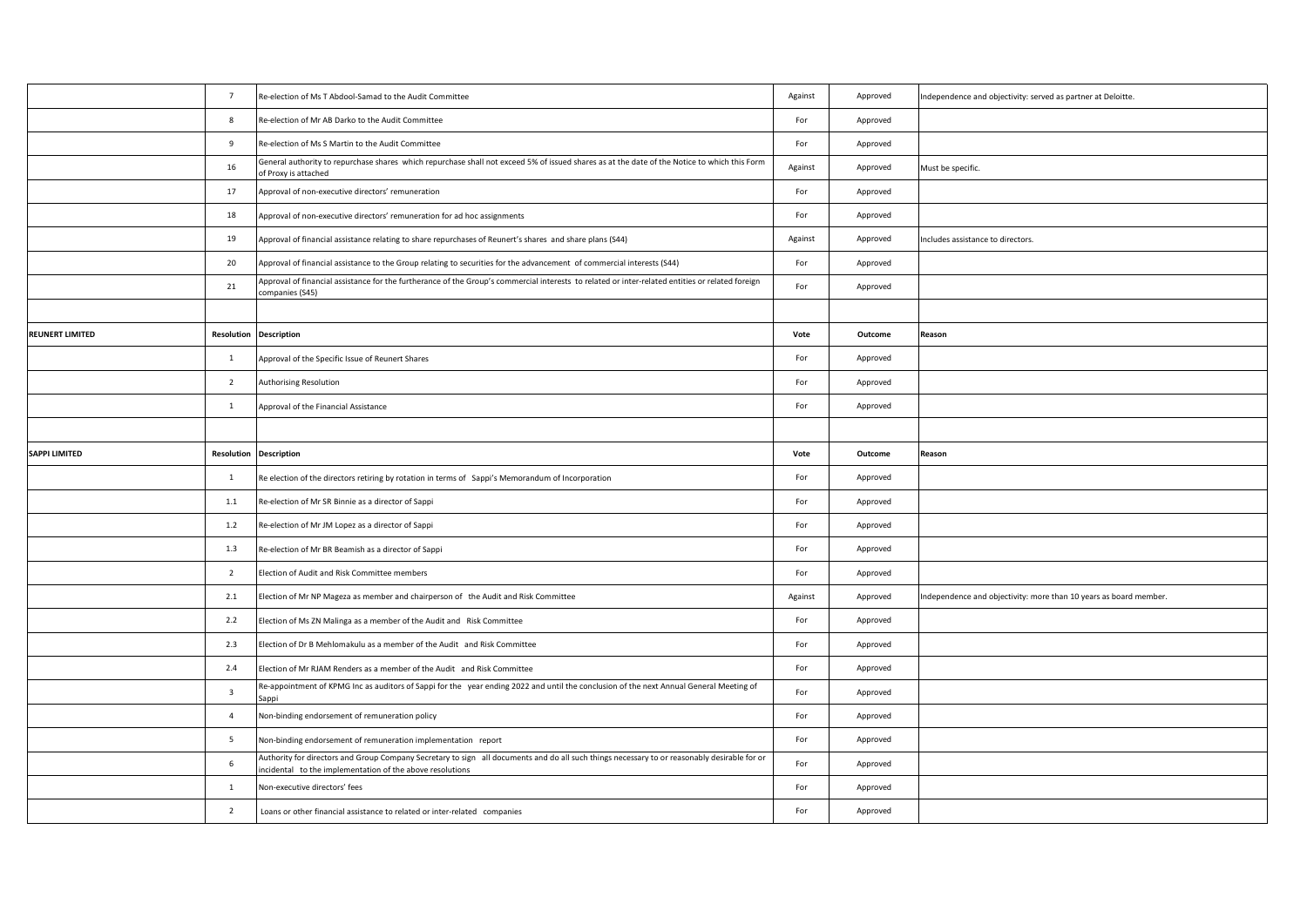| <b>SPAR GROUP</b>            |                 | <b>Resolution Description</b>                                                                                                                                                                                        | Vote    | Outcome      | Reason                                                            |
|------------------------------|-----------------|----------------------------------------------------------------------------------------------------------------------------------------------------------------------------------------------------------------------|---------|--------------|-------------------------------------------------------------------|
|                              | $\mathbf{1}$    | Appointment of Sundeep Naran as an independent non-executive director                                                                                                                                                | For     | Approved     |                                                                   |
|                              | $\overline{2}$  | Confirmation of appointment of Jane Canny as an independent non-executive director                                                                                                                                   | For     | Approved     |                                                                   |
|                              | 3.1             | Re-election of non-executive directors retiring by rotation - Phumla Mnganga                                                                                                                                         | Against | Approved     | Independence and objectivity: more than 10 years as board member. |
|                              | 3.2             | Re-election of non-executive directors retiring by rotation - Lwazi Koyana                                                                                                                                           | For     | Approved     |                                                                   |
|                              | 4.1             | Re-election of the independent external auditor - PricewaterhouseCoopers Inc. as external auditor                                                                                                                    | For     | Approved     |                                                                   |
|                              | 4.2             | Re-election of the independent external auditor - Thomas Howat as designated audit partner                                                                                                                           | For     | Approved     |                                                                   |
|                              | 5.1             | Election of the members of the Audit Committee - Marang Mashologu                                                                                                                                                    | For     | Approved     |                                                                   |
|                              | 5.2             | Election of the members of the Audit Committee - Lwazi Koyana (subject to passing of resolution 3)                                                                                                                   | For     | Approved     |                                                                   |
|                              | 5.3             | Election of the members of the Audit Committee - Sundeep Naran (subject to passing of resolution 1)                                                                                                                  | For     | Approved     |                                                                   |
|                              | 5.4             | Election of the members of the Audit Committee - Andrew Waller (chairman)                                                                                                                                            | For     | Approved     |                                                                   |
|                              | 6               | Authority to issue shares for the purpose of share options                                                                                                                                                           | For     | Approved     |                                                                   |
|                              | $7\overline{ }$ | Authority to issue shares for the purpose of the CSP                                                                                                                                                                 | For     | Approved     |                                                                   |
|                              | 8               | Non-binding advisory vote on the remuneration policy                                                                                                                                                                 | For     | Approved     |                                                                   |
|                              | 9               | Non-binding advisory vote on the remuneration implementation report                                                                                                                                                  | For     | Approved     |                                                                   |
|                              | $\mathbf{1}$    | Financial assistance to related or inter-related companies                                                                                                                                                           | For     | Approved     |                                                                   |
|                              | 2.1             | Non-executive directors' fees                                                                                                                                                                                        | For     | Approved     |                                                                   |
|                              | 2.2             | Non-executive directors' fees for IT Steering Committee                                                                                                                                                              | For     | Approved     |                                                                   |
|                              | 2.3             | Non-executive directors' fees for ad hoc meetings                                                                                                                                                                    | For     | Approved     |                                                                   |
|                              |                 |                                                                                                                                                                                                                      |         |              |                                                                   |
| STEINHOFF INTERNATIONAL H NV | Resolution      | <b>Description</b>                                                                                                                                                                                                   | Vote    | Outcome      | Reason                                                            |
|                              | 10.1            | Proposal to authorise the Management Board in order for the Company to acquire Shares in connection with the Company's long-term<br>incentive plan                                                                   | For     | Approved     |                                                                   |
|                              | 10.2            | Proposal to authorise the Management Board in order for the Company to acquire Shares for other purposes                                                                                                             | Against | Approved     | Must be specific                                                  |
|                              | 10.3            | Proposal to authorise the Management Board to issue (or grant rights to subscribe for) Shares and to limit or exclude shareholders' pre-<br>emption rights in connection with the Company's long-term incentive plan | For     | Not Approved |                                                                   |
|                              | 10.4            | Proposal to authorise the Management Board to issue (or grant rights to subscribe for) Shares and to limit or exclude shareholders' pre-<br>emption rights for other purposes                                        | Against | Not Approved | Must be specific                                                  |
|                              | 10.5            | Proposal to authorise the Management Board to issue (or grant rights to subscribe for) Shares with pre-emption rights for shareholders for<br>other purposes                                                         | Against | Not Approved | 20% limit is too excessive                                        |
|                              | 11              | Proposal to appoint Mazars Accountants N.V. as statutory audit firm for the financial years ending on 30 September 2022 and 30 September<br>2023 respectively                                                        | For     | Approved     |                                                                   |
|                              | 4.4             | Proposal to adopt the annual accounts for the financial year ended 30 September 2021                                                                                                                                 | For     | Approved     |                                                                   |
|                              | 5.1             | Proposal for limited release from liability of the Managing Directors of the Company for their management of the Company                                                                                             | For     | Not Approved |                                                                   |
|                              | 5.2             | Proposal for limited release from liability of the Supervisory Directors for their supervision of the Company                                                                                                        | For     | Not Approved |                                                                   |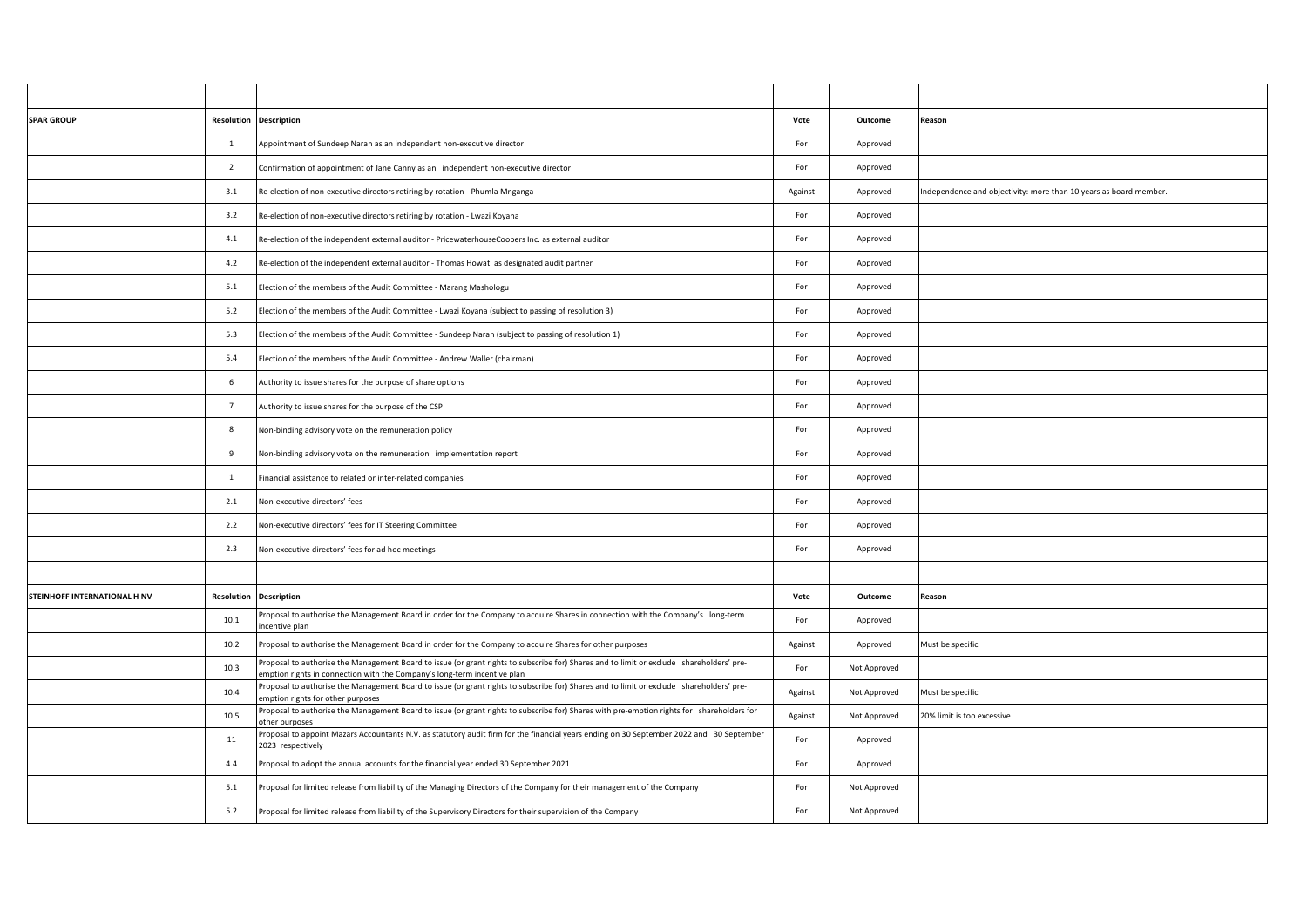|                             | 6.1                     | Proposal to re-appoint Mr. Louis du Preez as a Managing Director                                                               | For     | Approved     |                                                                 |
|-----------------------------|-------------------------|--------------------------------------------------------------------------------------------------------------------------------|---------|--------------|-----------------------------------------------------------------|
|                             | 6.2                     | Proposal to re-appoint Mr. Theodore de Klerk as a Managing Director                                                            | For     | Approved     |                                                                 |
|                             | 7.1                     | Proposal to re-appoint Ms. Moira Moses as a Supervisory Director                                                               | For     | Approved     |                                                                 |
|                             | 7.2                     | Proposal to re-appoint Mr. Paul Copley as a Supervisory Director                                                               | For     | Approved     |                                                                 |
|                             | 7.3                     | Proposal to re-appoint Dr. Hugo Nelson as a Supervisory Director                                                               | For     | Approved     |                                                                 |
|                             | 7.4                     | Proposal to re-appoint Ms. Alexandra Watson as a Supervisory Director                                                          | For     | Approved     |                                                                 |
|                             | 8.1                     | Proposal to cast an advisory vote in respect of the remuneration report for financial year ended 30 September 2021             | For     | Not Approved |                                                                 |
|                             | 8.2                     | Proposal to amend the remuneration policy applicable to Managing Directors                                                     | For     | Not Approved |                                                                 |
|                             | 9                       | Proposal to approve an amended share plan for Managing Directors                                                               | For     | Not Approved |                                                                 |
|                             |                         |                                                                                                                                |         |              |                                                                 |
| <b>TIGER BRANDS LIMITED</b> | Resolution              | <b>Description</b>                                                                                                             | Vote    | Outcome      | Reason                                                          |
|                             | 6                       | Approval of the company's remuneration policy                                                                                  | For     | Approved     |                                                                 |
|                             | $7\overline{ }$         | Endorsement of the implementation report of the company's remuneration policy                                                  | For     | Approved     |                                                                 |
|                             | $1.1\,$                 | To re-elect Mr MO Ajukwu                                                                                                       | For     | Approved     |                                                                 |
|                             | 1.2                     | To re-elect Ms CH Fernandez                                                                                                    | For     | Approved     |                                                                 |
|                             | 1.3                     | To re-elect Adv M Sello                                                                                                        | For     | Approved     |                                                                 |
|                             | 1.4                     | To re-elect Mr DG Wilson                                                                                                       | For     | Approved     |                                                                 |
|                             | 2.1                     | Election of the members of the audit committee - To elect Ms CH Fernandez (subject to her being elected as a director)         | For     | Approved     |                                                                 |
|                             | 2.2                     | Election of the members of the audit committee - To elect Adv M Sello (subject to her being elected as a director)             | For     | Approved     |                                                                 |
|                             | 2.3                     | Election of the members of the audit committee - To elect Mr DG Wilson (subject to him being elected as a director             | For     | Approved     |                                                                 |
|                             | $\overline{\mathbf{3}}$ | To reappoint the external auditors Ernst & Young Inc.                                                                          | Against | Approved     | Independence and objectivity: more than 10 years as an auditor. |
|                             | $\overline{4}$          | Appointment of new external auditors Deloitte & Touche                                                                         | For     | Approved     |                                                                 |
|                             | $5\overline{5}$         | General authority                                                                                                              | For     | Approved     |                                                                 |
|                             | $\mathbf{1}$            | Approval to provide financial assistance to related and inter-related companies                                                | For     | Approved     |                                                                 |
|                             | 2.1                     | Approval of remuneration payable to non-executive directors and the chairman - Remuneration payable to non-executive directors | For     | Approved     |                                                                 |
|                             | 2.2                     | Approval of remuneration payable to non-executive directors and the chairman - Remuneration payable to the chairman            | For     | Approved     |                                                                 |
|                             | $\overline{\mathbf{3}}$ | Approval of remuneration payable to non-executive directors participating in sub-committees                                    | For     | Approved     |                                                                 |
|                             | $\overline{4}$          | Approval of remuneration payable to non-executive directors who attend unscheduled meetings/extraordinary meetings             | For     | Approved     |                                                                 |
|                             | $5\overline{5}$         | Approval of remuneration payable to non-executive directors in respect of ad hoc meetings of the investment committee          | For     | Approved     |                                                                 |
|                             | 6                       | Approval of non-resident directors' fees                                                                                       | For     | Approved     |                                                                 |
|                             | $7\overline{ }$         | General authority to repurchase shares in the company                                                                          | For     | Approved     |                                                                 |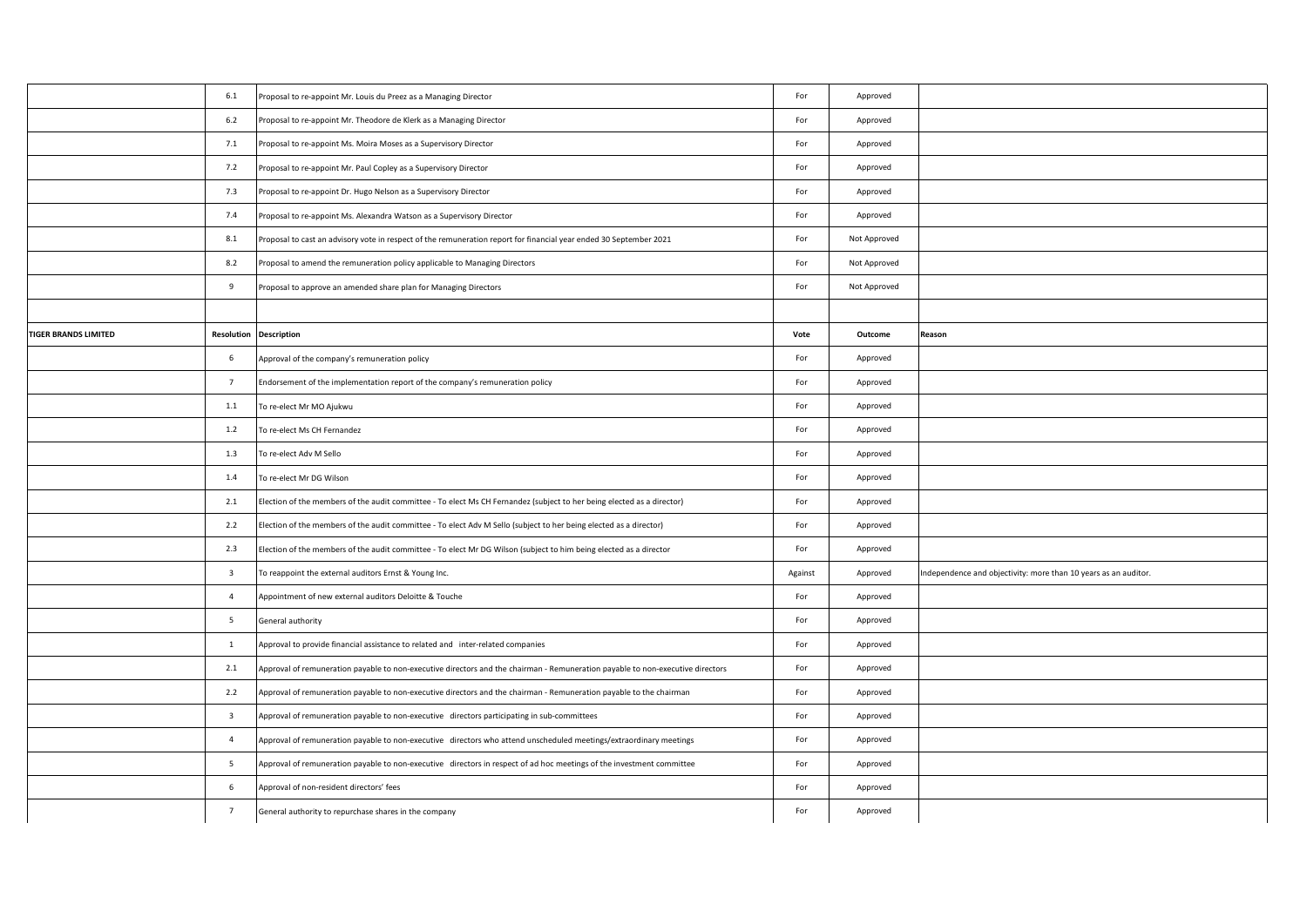| <b>TRANSACTION CAPITAL</b>          |                         | <b>Resolution Description</b>                                                                          | Vote    | Outcome  | Reason                                                       |
|-------------------------------------|-------------------------|--------------------------------------------------------------------------------------------------------|---------|----------|--------------------------------------------------------------|
|                                     | $\mathbf{1}$            | Re-election of K Pillay as a director                                                                  | For     | Approved |                                                              |
|                                     | 10                      | Non-binding advisory vote on remuneration policy                                                       | Against | Approved | Comparator companies used to benchmark not disclosed.        |
|                                     | 11                      | Non-binding advisory vote on remuneration implementation report                                        | Against | Approved | Comparator companies used to benchmark not disclosed.        |
|                                     | 12                      | Issue of securities for acquisitions in circumstances other than those covered by special resolution 5 | For     | Approved |                                                              |
|                                     | 13                      | Authority to act                                                                                       | For     | Approved |                                                              |
|                                     | $\overline{2}$          | Re-election of S Wapnick as a director                                                                 | For     | Approved |                                                              |
|                                     | $\overline{\mathbf{3}}$ | Re-election of S Kana as a director                                                                    | For     | Approved |                                                              |
|                                     | $\overline{4}$          | Election of A Kekana as a director                                                                     | For     | Approved |                                                              |
|                                     | $5\overline{5}$         | Appointment of D Radley as a member and chairperson of the audit committee                             | For     | Approved |                                                              |
|                                     | 6                       | Appointment of B Hanise as a member of the audit committee                                             | For     | Approved |                                                              |
|                                     | $7\overline{ }$         | Appointment of I Kirk as a member of the audit committee                                               | For     | Approved |                                                              |
|                                     | 8                       | Appointment of S Kana as a member of the audit committee                                               | For     | Approved |                                                              |
|                                     | 9                       | Appointment of Deloitte & Touche as auditors                                                           | Against | Approved | Independence and objectivity: more than 10 years as auditor. |
|                                     | $\mathbf{1}$            | Approval of non-executive directors' and committee members' fees                                       | For     | Approved |                                                              |
|                                     | $\overline{2}$          | Authority to provide financial assistance in terms of section 44 of the Companies Act                  | Against | Approved | Includes assistance to directors.                            |
|                                     | $\overline{\mathbf{3}}$ | Authority to provide financial assistance in terms of section 45 of the Companies Act                  | Against | Approved | Includes assistance to directors.                            |
|                                     | $\overline{4}$          | Annual general authority to repurchase securities                                                      | Against | Approved | Repurchase limit too excessive.                              |
|                                     | $5\overline{5}$         | Annual general authority to allot and issue authorised but not unissued securities for cash            | For     | Approved |                                                              |
|                                     |                         |                                                                                                        |         |          |                                                              |
| <b>VODACOM GROUP</b>                | Resolution              | <b>Description</b>                                                                                     | Vote    | Outcome  | Reason                                                       |
|                                     | $\mathbf{1}$            | Approval for the proposed transaction                                                                  | For     | Approved |                                                              |
|                                     | $\overline{2}$          | Approval of the issue of the consideration shares                                                      | For     | Approved |                                                              |
|                                     | $\mathbf{1}$            | Granting authority to issue the consideration shares to the sellers                                    | For     | Approved |                                                              |
|                                     |                         |                                                                                                        |         |          |                                                              |
| <b>VUKILE PROPERTY FUND LIMITED</b> | Resolution              | <b>Description</b>                                                                                     | Vote    | Outcome  | Reason                                                       |
|                                     | $\mathbf{1}$            | Endorsement of Conditional Share Plan 2022                                                             | For     | Approved |                                                              |
|                                     | $\overline{2}$          | Endorsement of TSR Hurdled Incentive Plan 2022                                                         | For     | Approved |                                                              |
|                                     | $\overline{\mathbf{3}}$ | Implementation of resolutions                                                                          | For     | Approved |                                                              |
|                                     |                         |                                                                                                        |         |          |                                                              |
| ZEDER INVESTMENTS LIMITED           |                         | <b>Resolution Description</b>                                                                          | Vote    | Outcome  | Reason                                                       |